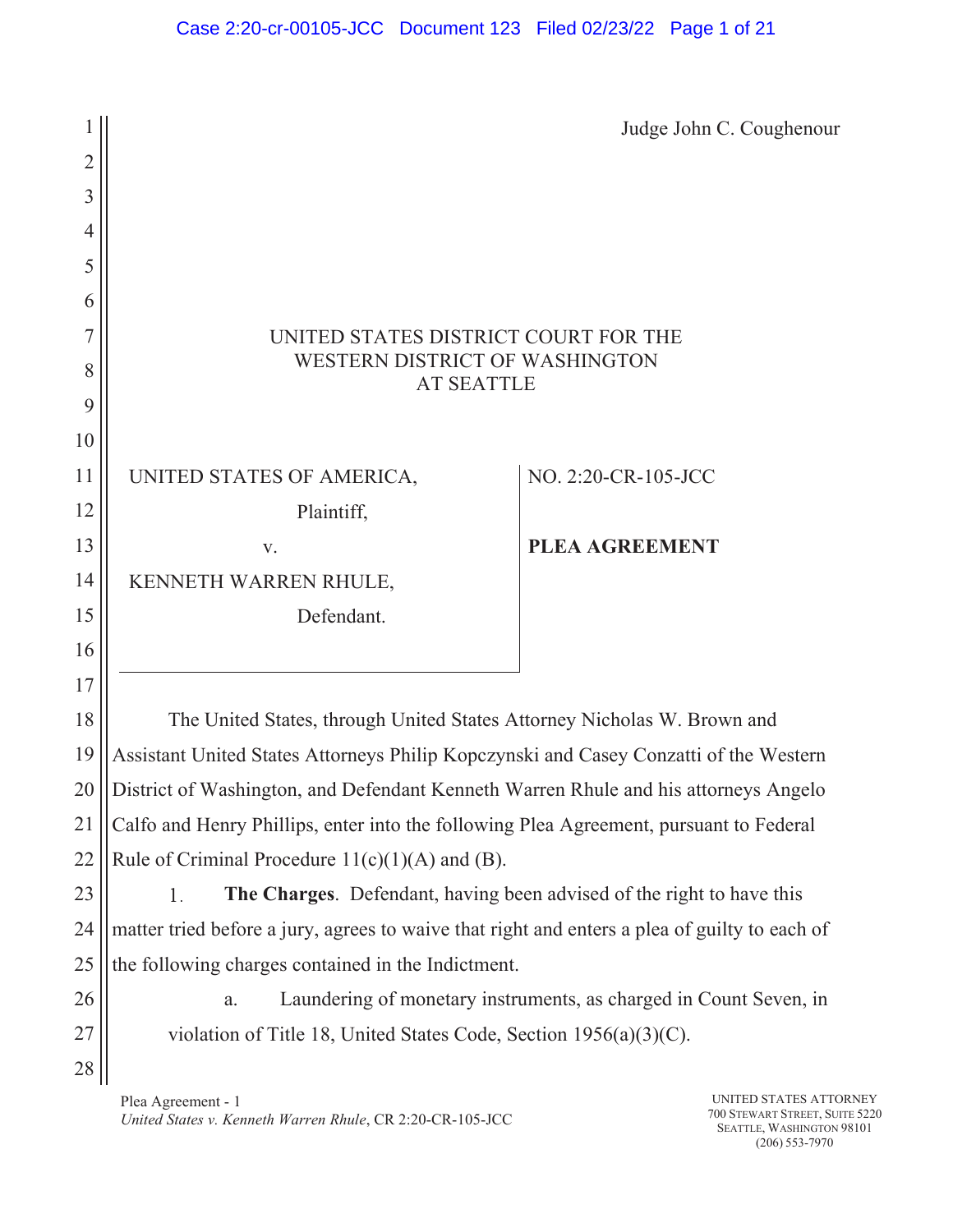1 b. Conspiracy to manufacture or distribute 100 kilograms or more of a 2 mixture or substance containing marijuana, as a lesser included offense to the 3 offense charged in Count Eight, in violation of Title 21, United States Code, 4 Sections 841(a)(1), 841(b)(1)(B), and 846. 5 By entering these pleas of guilty, Defendant hereby waives all objections to the 6 form of the charging document. Defendant further understands that before entering any 7 guilty plea, Defendant will be placed under oath. Any statement given by Defendant 8 under oath may be used by the United States in a prosecution for perjury or false 9 statement. 10 **Elements of the Offenses**. The elements of the offenses to which  $2<sub>1</sub>$ Defendant is pleading guilty are as follows: 11 12 a. The elements of the offense of laundering of monetary instruments, 13 as charged in Count Seven, are as follows: 14 i. Defendant knowingly conducted or attempted to conduct a 15 financial transaction; 16 ii. The money or property involved in the transaction was 17 represented by an undercover law enforcement officer to be the proceeds of 18 specified unlawful activity or property used to conduct or facilitate 19 specified unlawful activity; and 20 iii. Defendant acted with the intent to (a) conceal or disguise the 21 nature, location, source, ownership, or control of money or property 22 believed to be proceeds of the specified unlawful activity; or (b) avoid a 23 transaction reporting requirement under state or federal law. 24 b. The elements of the offense of conspiracy to manufacture or 25 distribute marijuana, as charged in Count Eight, are as follows: 26 27 28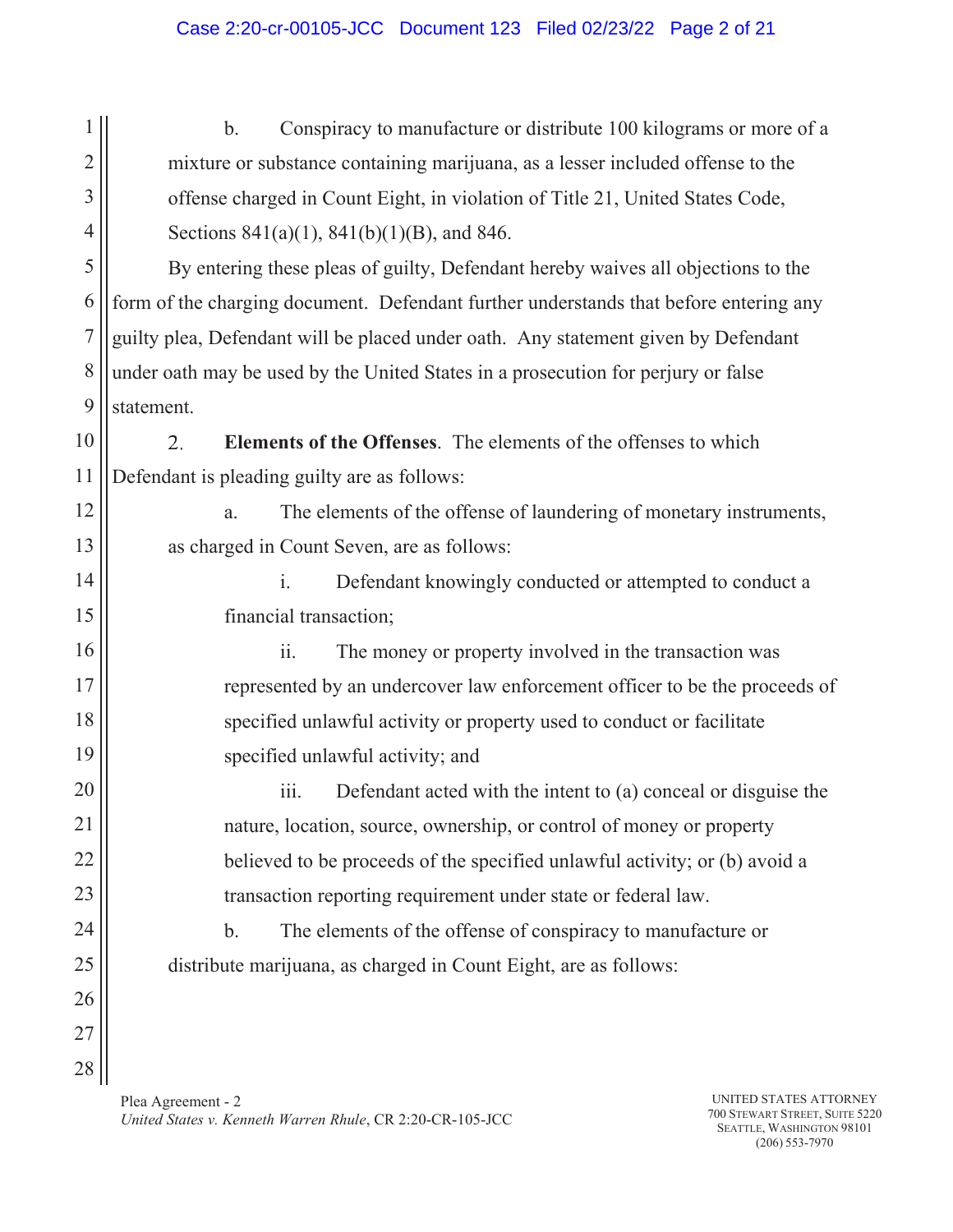1 i. There was an agreement between two or more persons to 2 manufacture or distribute marijuana; and 3 ii. Defendant joined in the agreement knowing of its purpose 4 and intending to help accomplish that purpose. 5  $3.$ **The Penalties**. Defendant understands that the statutory penalties 6 applicable to the offenses to which Defendant is pleading guilty are as follows: 7 a. For the offense of laundering of monetary instruments, as charged in 8 Count Seven: A maximum term of imprisonment of up to 20 years, a fine of up to 9 \$500,000, a period of supervision following release from prison of up to 3 years, 10 and a mandatory special assessment of 100 dollars. If a probationary sentence is 11 imposed, the probation period can be for up to 5 years. 12 b. For the offense of conspiracy to manufacture or distribute 100 13 kilograms or more of a mixture or substance containing marijuana, as a lesser 14 included offense to the offense charged in Count Eight: A maximum term of 15 imprisonment of up to 40 years and a mandatory minimum term of imprisonment 16 of 5 years, a fine of up to \$5,000,000, a period of supervision following release 17 from prison of up to life and at least 4 years, and a mandatory special assessment 18 of 100 dollars. 19 **Drug Offense - Proof of Drug Quantity for Mandatory Minimum**. Defendant 20 further understands that, to invoke the statutory sentence for the drug offense to which he 21 is pleading guilty, the United States must prove beyond a reasonable doubt that 22 Defendant's conduct as a member of the charged narcotics conspiracy, which includes 23 the reasonably foreseeable conduct of other members of the conspiracy, involved 100 24 kilograms or more of a mixture or substance containing a detectible amount of marijuana. 25 Defendant expressly waives the right to require the United States to make this proof at 26 trial and stipulates as a part of these pleas of guilty that Defendant's conduct as a member 27 of the narcotics conspiracy charged in Count Eight, which includes the reasonably

28 foreseeable conduct of other members of the narcotics conspiracy charged in Eight,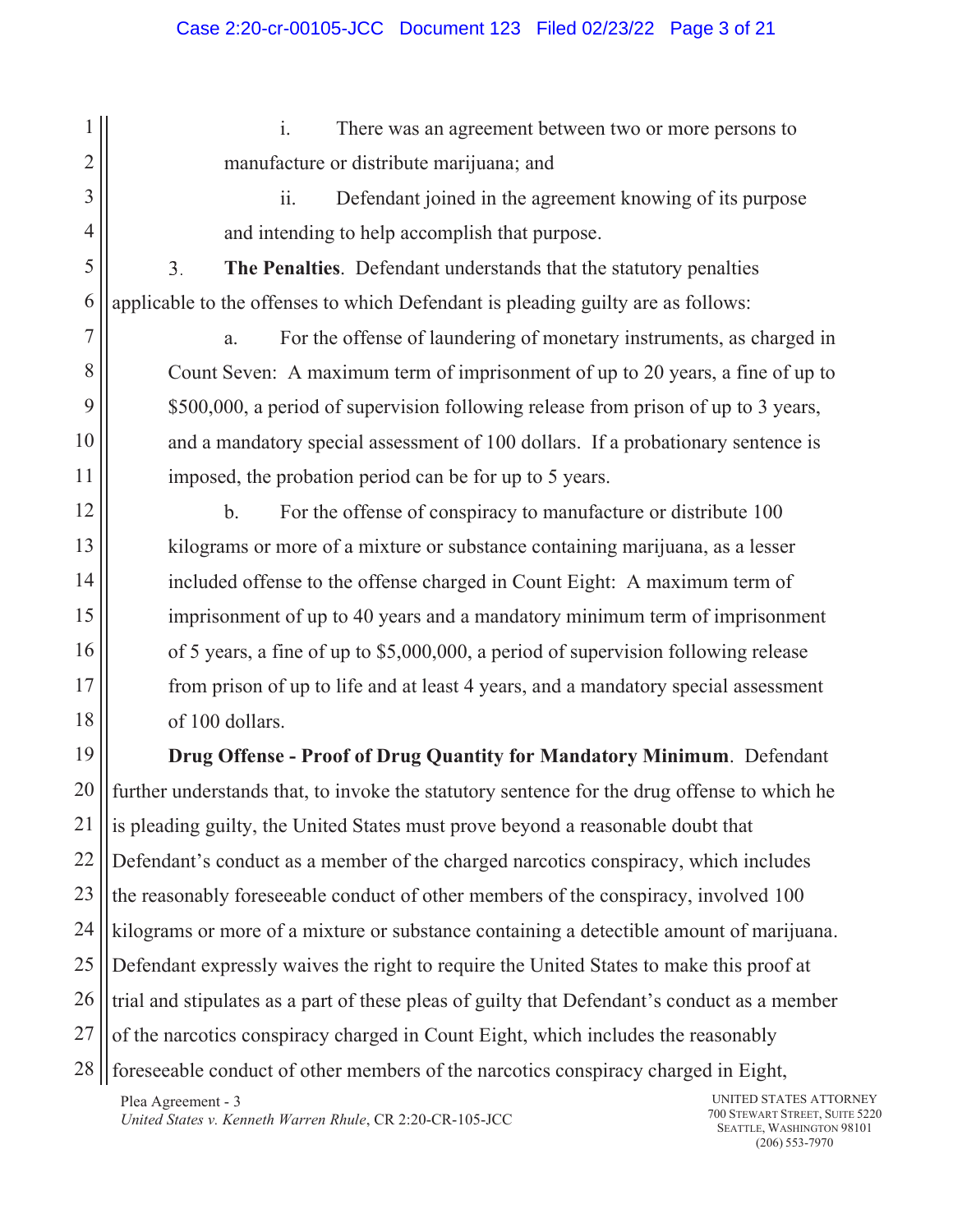1 2 involved more than 100 kilograms of a mixture or substance containing a detectible amount of marijuana.

3 4 5 6 7 8 9 Defendant understands that supervised release is a period of time following imprisonment during which Defendant will be subject to certain restrictive conditions and requirements. Defendant further understands that, if supervised release is imposed and Defendant violates one or more of the conditions or requirements, Defendant could be returned to prison for all or part of the term of supervised release that was originally imposed. This could result in Defendant serving a total term of imprisonment greater than the statutory maximum stated above.

10 Defendant understands that as a part of any sentence, in addition to any term of imprisonment and/or fine that is imposed, the Court may order Defendant to pay restitution to any victim of the offense, as required by law.

Defendant further understands that the consequences of pleading guilty may include the forfeiture of certain property, either as a part of the sentence imposed by the Court, or as a result of civil judicial or administrative process.

Defendant agrees that any monetary penalty the Court imposes, including the special assessment, fine, costs, or restitution, is due and payable immediately and further agrees to submit a completed Financial Disclosure Statement as requested by the United States Attorney's Office.

Defendant understands that, if pleading guilty to a felony drug offense, Defendant will become ineligible for certain food stamp and Social Security benefits as directed by Title 21, United States Code, Section 862a.

 $\overline{4}$ . **Immigration Consequences**. Defendant recognizes that pleading guilty may have consequences with respect to Defendant's immigration status if Defendant is not a citizen of the United States. Under federal law, a broad range of crimes are grounds for removal, and some offenses make removal from the United States presumptively mandatory. Removal and other immigration consequences are the subject of a separate proceeding, and Defendant understands that no one, including Defendant's attorney and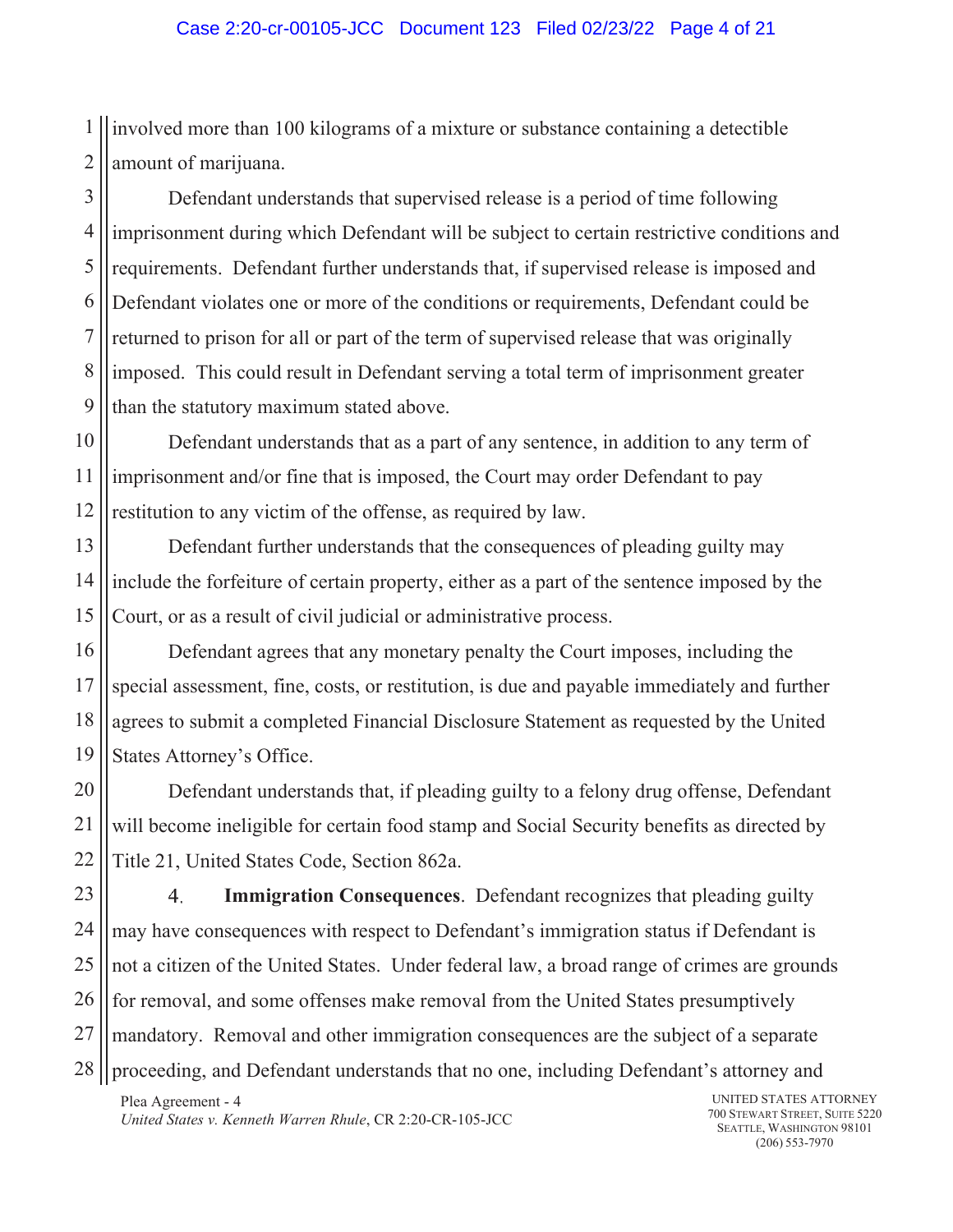1 2 3 4 the Court, can predict with certainty the effect of a guilty plea on immigration status. Defendant nevertheless affirms that Defendant wants to plead guilty regardless of any immigration consequences that Defendant's guilty pleas may entail, even if the consequence is Defendant's mandatory removal from the United States.

5. **Rights Waived by Pleading Guilty.** Defendant understands that by pleading guilty, Defendant knowingly and voluntarily waives the following rights:

7 8

5

6

9

10

11

12

13

14

15

16

17

18

19

20

21

a. The right to plead not guilty and to persist in a plea of not guilty;

b. The right to a speedy and public trial before a jury of Defendant's peers;

c. The right to the effective assistance of counsel at trial, including, if Defendant could not afford an attorney, the right to have the Court appoint one for Defendant;

d. The right to be presumed innocent until guilt has been established beyond a reasonable doubt at trial;

e. The right to confront and cross-examine witnesses against Defendant at trial;

f. The right to compel or subpoena witnesses to appear on Defendant's behalf at trial;

g. The right to testify or to remain silent at trial, at which trial such silence could not be used against Defendant; and

h. The right to appeal a finding of guilt or any pretrial rulings.

22 6. **United States Sentencing Guidelines**. Defendant understands and 23 acknowledges that the Court must consider the sentencing range calculated under the 24 United States Sentencing Guidelines and possible departures under the Sentencing 25 Guidelines together with the other factors set forth in Title 18, United States Code, 26 Section 3553(a), including: (1) the nature and circumstances of the offenses; (2) the 27 history and characteristics of Defendant; (3) the need for the sentence to reflect the 28 seriousness of the offenses, to promote respect for the law, and to provide just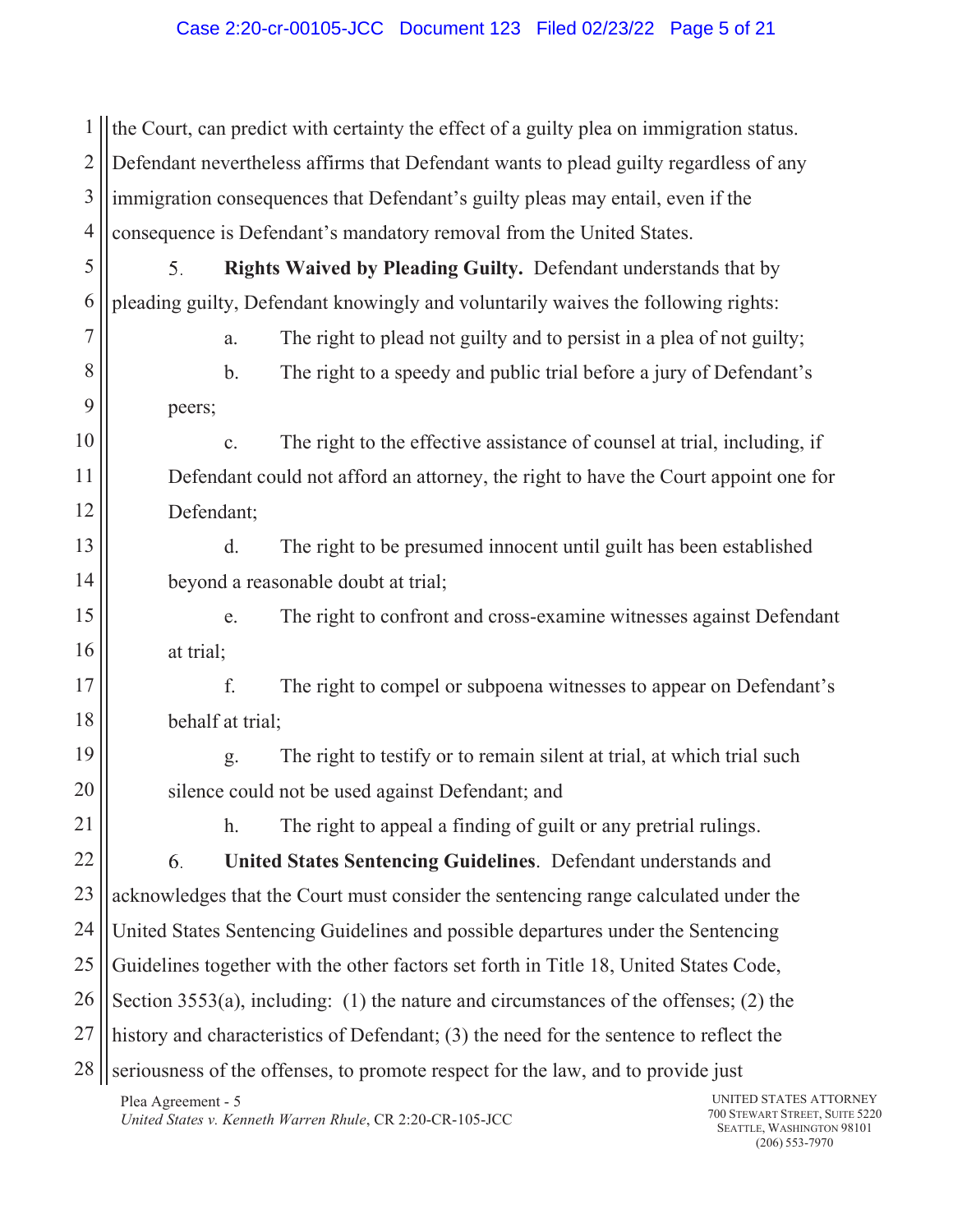1 2 3 4 5 6 7 punishment for the offenses; (4) the need for the sentence to afford adequate deterrence to criminal conduct; (5) the need for the sentence to protect the public from further crimes of Defendant; (6) the need to provide Defendant with educational and vocational training, medical care, or other correctional treatment in the most effective manner; (7) the kinds of sentences available; (8) the need to provide restitution to victims; and (9) the need to avoid unwarranted sentence disparity among defendants involved in similar conduct who have similar records. Accordingly, Defendant understands and acknowledges that:

8 9 a. The Court will determine Defendant's Sentencing Guidelines range at the time of sentencing;

10 11 12 b. After consideration of the Sentencing Guidelines and the factors in 18 U.S.C. § 3553(a), the Court may impose any sentence authorized by law, up to the maximum term authorized by law;

13 14 15 16 c. The Court is not bound by any recommendation regarding the sentence to be imposed, or by any calculation or estimation of the Sentencing Guidelines range offered by the parties or the United States Probation Department, or by any stipulations or agreements between the parties in this Plea Agreement; and

17 18 d. Defendant may not withdraw a guilty plea solely because of the sentence imposed by the Court.

19  $7.$ **Ultimate Sentence**. Defendant acknowledges that no one has promised or 20 guaranteed what sentence the Court will impose.

21 8. **Statement of Facts**. The parties agree on the following facts. Defendant 22 admits Defendant is guilty of the charged offenses as described above in paragraph 1:

23 24 25 26 27 28 a. Beginning no later than April 2018, Defendant, Kenneth Warren RHULE, had an advertisement posted to an online marketplace called localbitcoins.com stating that he would anonymously sell cryptocurrency in exchange for cash. In April 2018, an agent from Homeland Security Investigations ("HSI") responded to the online posting, without disclosing his/her true identity. Over time, RHULE conducted eight transactions with an undercover agent, with RHULE transferring between \$12,000 and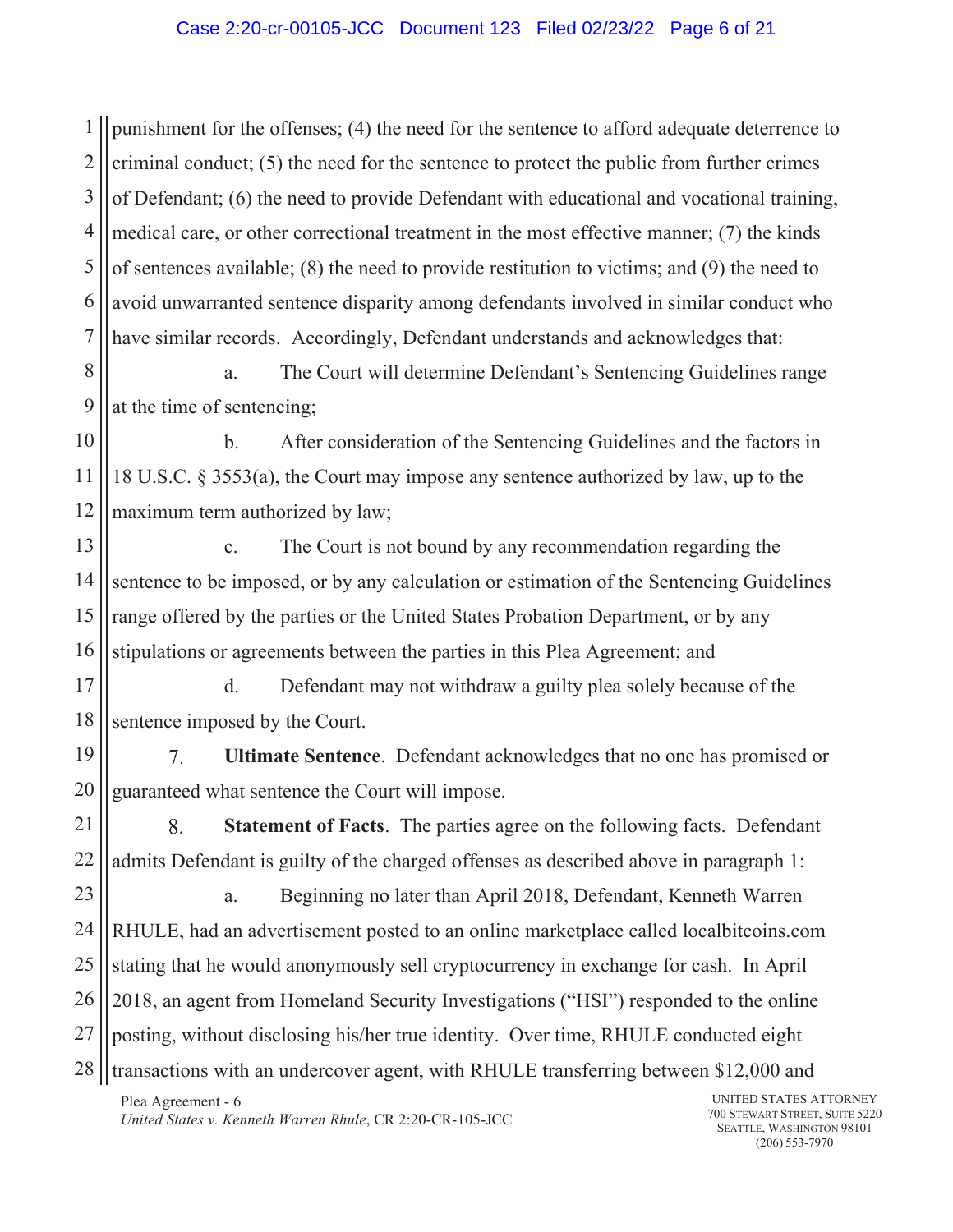1 2 3 \$20,000 in bitcoin to a law enforcement-controlled cryptocurrency wallet in exchange for cash each time. Specifically, on the following dates, RHULE transferred the following amounts of cryptocurrency to law enforcement:

| 4  | Date     | Description                 | Amount   |
|----|----------|-----------------------------|----------|
| 5  | 4/10/18  | RHULE sold bitcoin for cash | \$12,000 |
| 6  | 4/24/18  | RHULE sold bitcoin for cash | \$20,000 |
| 7  | 6/22/18  | RHULE sold bitcoin for cash | \$15,000 |
| 8  | 9/25/18  | RHULE sold bitcoin for cash | \$20,000 |
| 9  | 10/10/18 | RHULE sold bitcoin for cash | \$20,000 |
| 10 | 10/31/18 | RHULE sold bitcoin for cash | \$20,000 |
| 11 | 11/2/18  | RHULE sold bitcoin for cash | \$15,000 |
| 12 | 12/6/18  | RHULE sold bitcoin for cash | \$20,000 |

13 14 15 b. At the meetings between the undercover agent and RHULE in 2018, the undercover agent made certain statements to RHULE, including the following, among others:

16 17 i. On April 10, 2018, the undercover agent said that he/she was working with a "partner" who was "looking for a way to make his cash more safe."

18 19 20 21 22 23 ii. On April 24, 2018, the undercover agent said he/she and his/her partner "definitely don't need anybody knowing" about their cryptocurrency transactions. The undercover agent also asked RHULE about ways to transfer funds to "Eastern Europe" that would be untraceable. RHULE acknowledged during this meeting that the undercover agent wanted to "keep it secret" and suggested Monero as a "great medium to clean the coin."

24 25 26 27 28 iii. On June 22, 2018, the undercover agent said that he/she had a new "business model." The undercover agent said, "I'm starting to operate with contacts in the Ukraine to help bring women here. I don't want them to have any idea how to get a hold of me, identify me. I want it all very anonymous." The undercover agent also said that "controlling the girls here has gotten a lot harder" because they are "very

Plea Agreement - 7 *United States v. Kenneth Warren Rhule*, CR 2:20-CR-105-JCC

UNITED STATES ATTORNEY 700 STEWART STREET, SUITE 5220 SEATTLE, WASHINGTON 98101 (206) 553-7970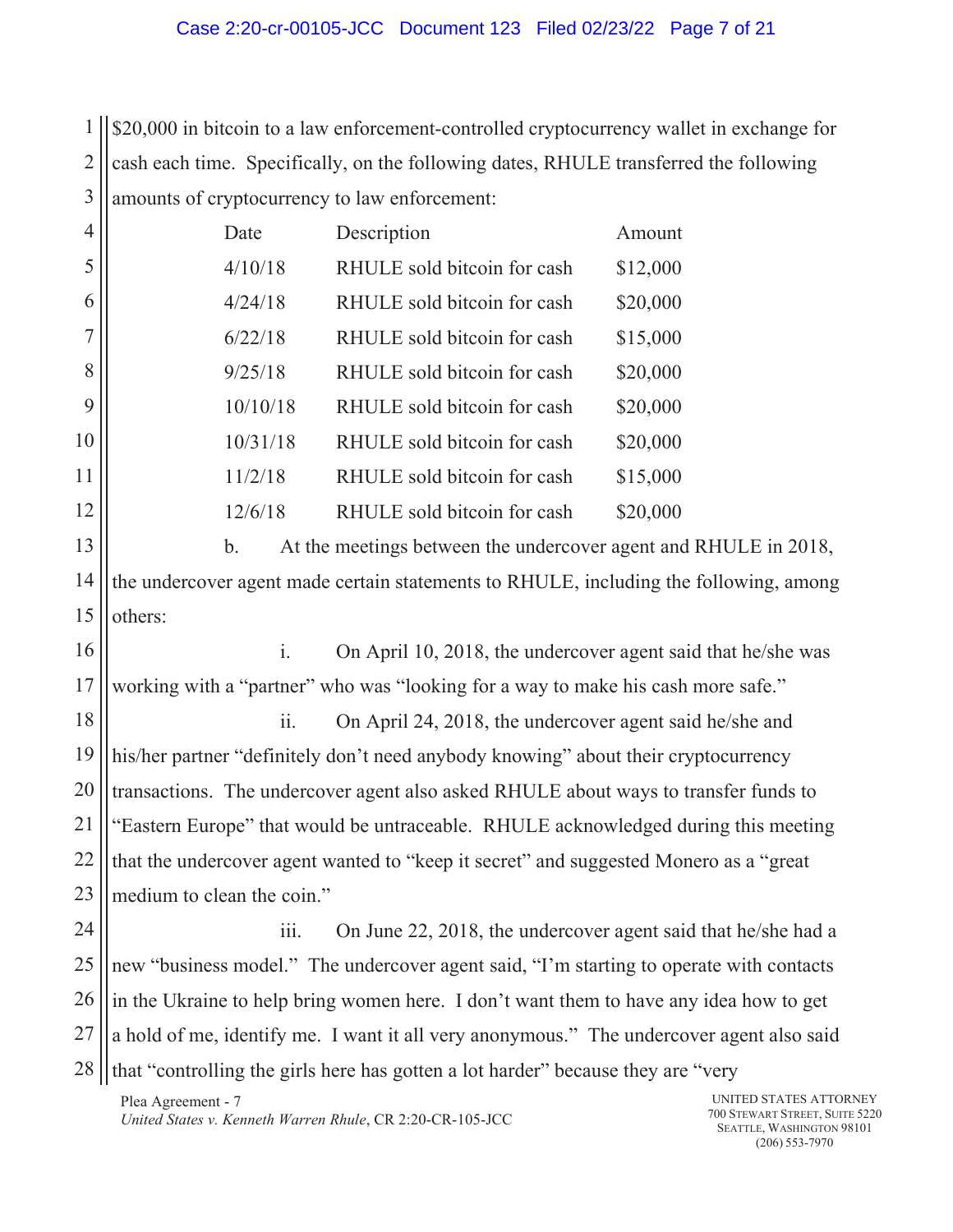## Case 2:20-cr-00105-JCC Document 123 Filed 02/23/22 Page 8 of 21

1 2 3 4 5 6 autonomous," and that it is "easier to control" girls from Ukraine. The undercover agent also discussed the advertising for his/her "new venture," and remarked that "when they shut down Backpage," it became "a lot more difficult here to advertise." RHULE said during this meeting that he was "definitely open" to "helping out" the undercover agent's business, and he offered to connect the undercover agent with contacts in the "casino industry" (but ultimately he was not asked to do so and did not do so).

7 8 9 10 11 iv. On June 22, 2018, the undercover agent asked whether a friend who was "also running girls" could exchange cash for bitcoin with RHULE by mail. The undercover agent said that this friend was operating in "the oil fields in North Dakota." RHULE cautioned against sending cash via the U.S. Postal Service, and advised using FedEx or UPS instead.

12 13 14 15 v. On September 25, 2018, the undercover agent said that his/her business had "a good start down in Arizona" because "it's a lot cheaper to get girls out of Mexico." The undercover agent added that "here we're still working on the Ukrainian thing."

16 17 18 19 20 21 22 23 c. In completing these transactions, the undercover agent represented the cash to be the proceeds of specified unlawful activity, as defined in 18 U.S.C. § 1956(c)(7), and RHULE acted with the intent to avoid a transaction reporting requirement under state or federal law, including those under the Bank Secrecy Act, 31 U.S.C. §§ 5313–26, and its implementing regulations. RHULE did not ask the undercover agent for any personally identifying information (such as full name, Social Security number, or taxpayer identification number) prior to, during, or after the transactions.

24 25 26 27 28 d. Additionally, beginning no later than April 2015 and continuing until his arrest on March 10, 2020, RHULE entered into an agreement with others known and unknown to law enforcement, to manufacture and distribute marijuana, including marijuana distillates and extracts that are controlled under Title 21 of the United States Code. RHULE entered into this agreement knowing of its purpose and intending to

Plea Agreement - 8 *United States v. Kenneth Warren Rhule*, CR 2:20-CR-105-JCC

UNITED STATES ATTORNEY 700 STEWART STREET, SUITE 5220 SEATTLE, WASHINGTON 98101 (206) 553-7970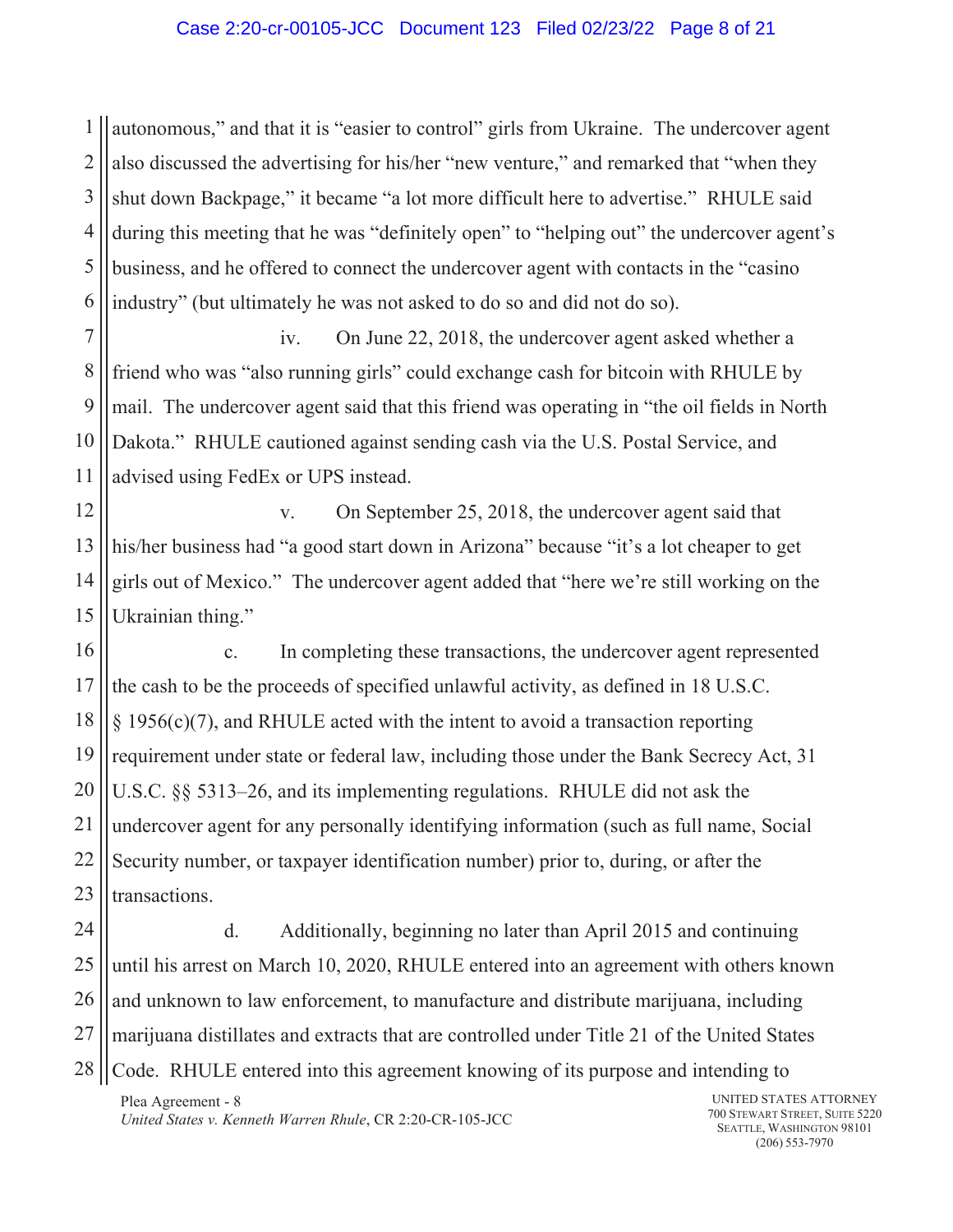## Case 2:20-cr-00105-JCC Document 123 Filed 02/23/22 Page 9 of 21

1 2 3 accomplish its purpose. Altogether, the conspiracy manufactured and distributed more than 1,000 kilograms of a mixture or substance containing a detectable amount of marijuana. Distributing marijuana in this quantity was within the scope of RHULE's conspiratorial agreement.

e. During this period, RHULE and his co-conspirators manufactured marijuana products, including extracts and distillates that are controlled under Title 21 of the United States Code. RHULE and his co-conspirators manufactured and sold these products primarily using the company HerbinArtisans.

f. RHULE and his co-conspirators used Instagram and the dark web to advertise their marijuana products. They sold marijuana products to individuals located in the Western District of Washington and across the country, meeting customers in person or by shipping marijuana products via the U.S. Postal Service in exchange for bulk cash and cryptocurrency. RHULE sold some of this cryptocurrency to other individuals in return for cash. Between 2015 and 2020, RHULE and his co-conspirators sold more than \$13 million in marijuana products, and made no less than \$4.9 million in gross profit and \$2.5 million in net income.

g. RHULE and his co-conspirators manufactured and distributed marijuana products using a property located at 29428 181st Street SE in Monroe, Washington, including in a warehouse on the property and a nearby residence, inhabited by co-defendant KENNETH JOHN RHULE (the "Monroe Property"). RHULE and his co-conspirators also shipped his marijuana products to purchasers using the warehouse and residence at the Monroe Property. The Monroe Property, more fully described in paragraphs 12g-h, facilitated the drug conspiracy.

h. On March 10, 2020, at the time when federal search warrants were executed at the Monroe Property, the property contained marijuana plant material, processed and distilled marijuana products, marijuana processing equipment, U.S. currency, cryptocurrency, firearms, ammunition, and other items.

i. RHULE is informed through discovery in this case, and has

Plea Agreement - 9 *United States v. Kenneth Warren Rhule*, CR 2:20-CR-105-JCC

UNITED STATES ATTORNEY 700 STEWART STREET, SUITE 5220 SEATTLE, WASHINGTON 98101 (206) 553-7970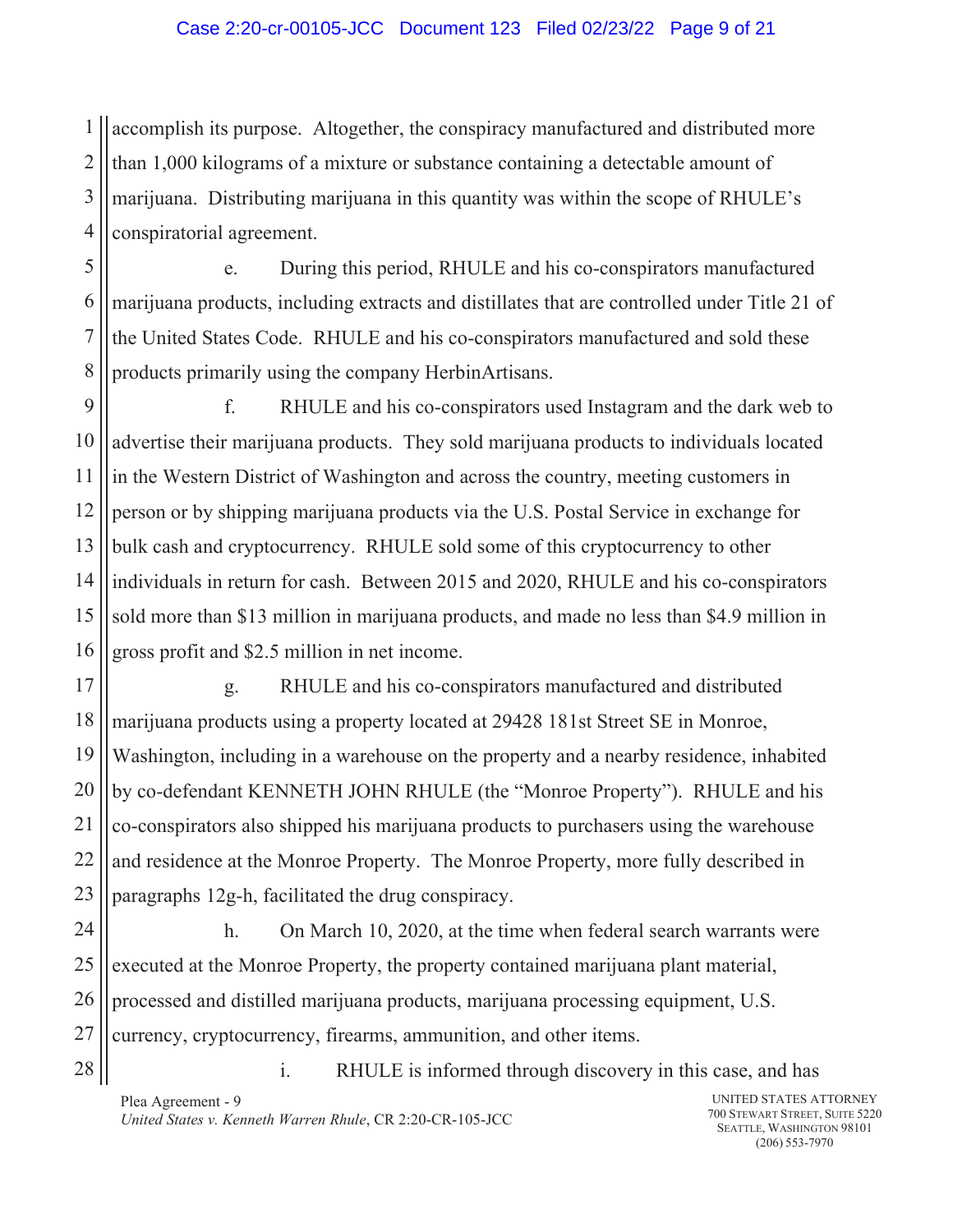1 2 3 no reason to contest, that law enforcement seized approximately 930 kilograms of bulk marijuana, marijuana extracts, or other plant material on a gross weight basis from the warehouse at the Monroe Property, nearly all of which was later found by a governmentrun laboratory to have THC levels above 1%, as well as marijuana distilling, extracting, and processing equipment, and multiple 50- and 100-gallon containers of materials used to manufacture marijuana products, some of which contained highly flammable chemicals such as N-Heptane.

ii. Law enforcement also seized firearms, firearm accessories, and ammunition from the residence and outbuildings on the Monroe Property.

i. At RHULE's residence in Bothell on March 10, 2020, at the time when federal search warrants were executed, was a 2016 Tesla Model S, approximately 89 silver bars and coins, and approximately \$42,000 in U.S. currency, all of which are proceeds of, or were derived from proceeds of, the drug conspiracy. Law enforcement also seized \$539 in U.S. currency from RHULE's person, which was also proceeds of the offense. This property is further identified in paragraphs 12a-b.

j. On March 10, 2020, RHULE possessed a 2015 GMC Sierra pick-up truck, as well as approximately \$32,239 in U.S. currency, two American Express pre-paid cards, and a Western Union money order with a value of \$499 inside the truck, all of which are proceeds of, or were derived from proceeds of, RHULE's drug conspiracy, or was property used to facilitate the drug conspiracy. This property is further described in paragraphs 12d-e.

k. While engaged in the drug trafficking conspiracy, RHULE and his co-conspirators transported raw materials and equipment they used in the drug manufacturing process using multiple means, including on occasion using aircraft. On or about March 5, 2020, RHULE and his co-defendant KENNETH JOHN RHULE purchased a Cessna P210N, with registration number N21LT and serial number P21000216 (the "Cessna"), which they stored in Snohomish, Washington. They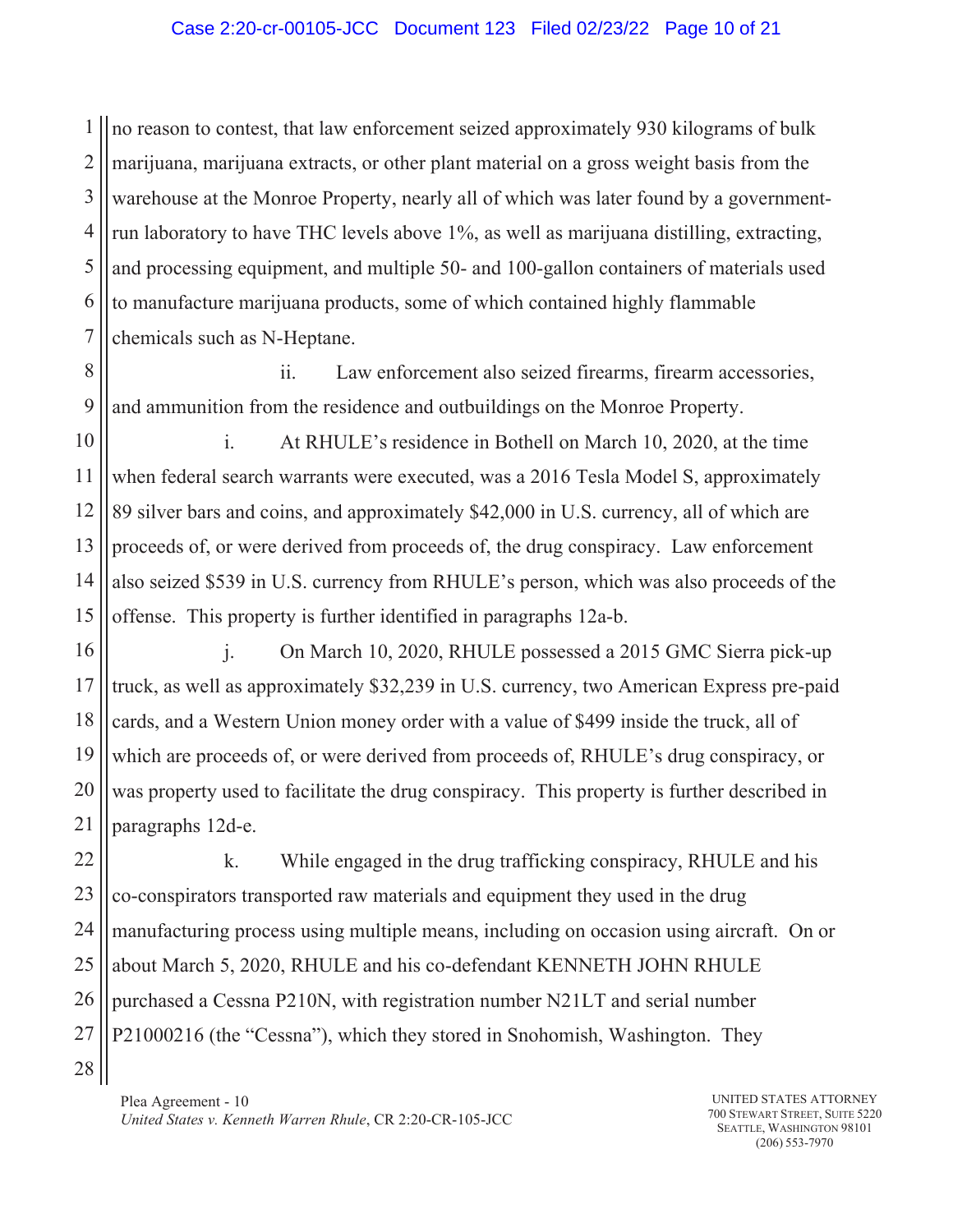1 2 purchased the Cessna in the name of Frontline Aviators LLC, which they control. The Cessna is further described in paragraph 14a.

3 4 5 6 l. While engaged in the drug trafficking conspiracy, RHULE and his co-conspirators possessed dangerous weapons, including a Smith and Wesson M&P 9mm handgun at RHULE's residence, as well as multiple firearms on the Monroe Property. The Smith and Wesson firearm is further described in paragraph 12f.

7 8 9 10 m. Despite being aware of the legal requirements, neither RHULE, RHULE's co-conspirators, HerbinArtisans, nor any affiliated entity applied for or were granted licenses to produce, process, transport, or sell marijuana or marijuana products in the State of Washington or elsewhere.

11 12 13 14 15 The parties agree that the Court may consider additional facts contained in the Presentence Report (subject to standard objections by the parties) and/or that may be presented by the United States or Defendant at the time of sentencing, and that the factual statement contained herein is not intended to limit the facts that the parties may present to the Court at the time of sentencing.

16 9. **Sentencing Factors**. The parties agree that the following Sentencing 17 Guidelines provisions apply to this case:

18 19

20

21

22

23

24

25

26

27

28

a. Count Seven:

i. The base offense level is 16, pursuant to USSG §§ 2S1.1(a)(2) and 2B1.1(b)(1)(E).

b. Count Eight:

i. The base offense level is 30, pursuant to USSG §§ 2D1.1(a)(5) and (c)(5), as the offense involved at least 1,000 kilograms but less than 3,000 kilograms of marijuana.

ii. A two-level increase applies because Defendant possessed a dangerous weapon (firearms), pursuant to USSG  $\S 2D1.1(b)(1)$ .

iii. A two-level increase applies because Defendant maintained a premises for the purpose of manufacturing and distributing a controlled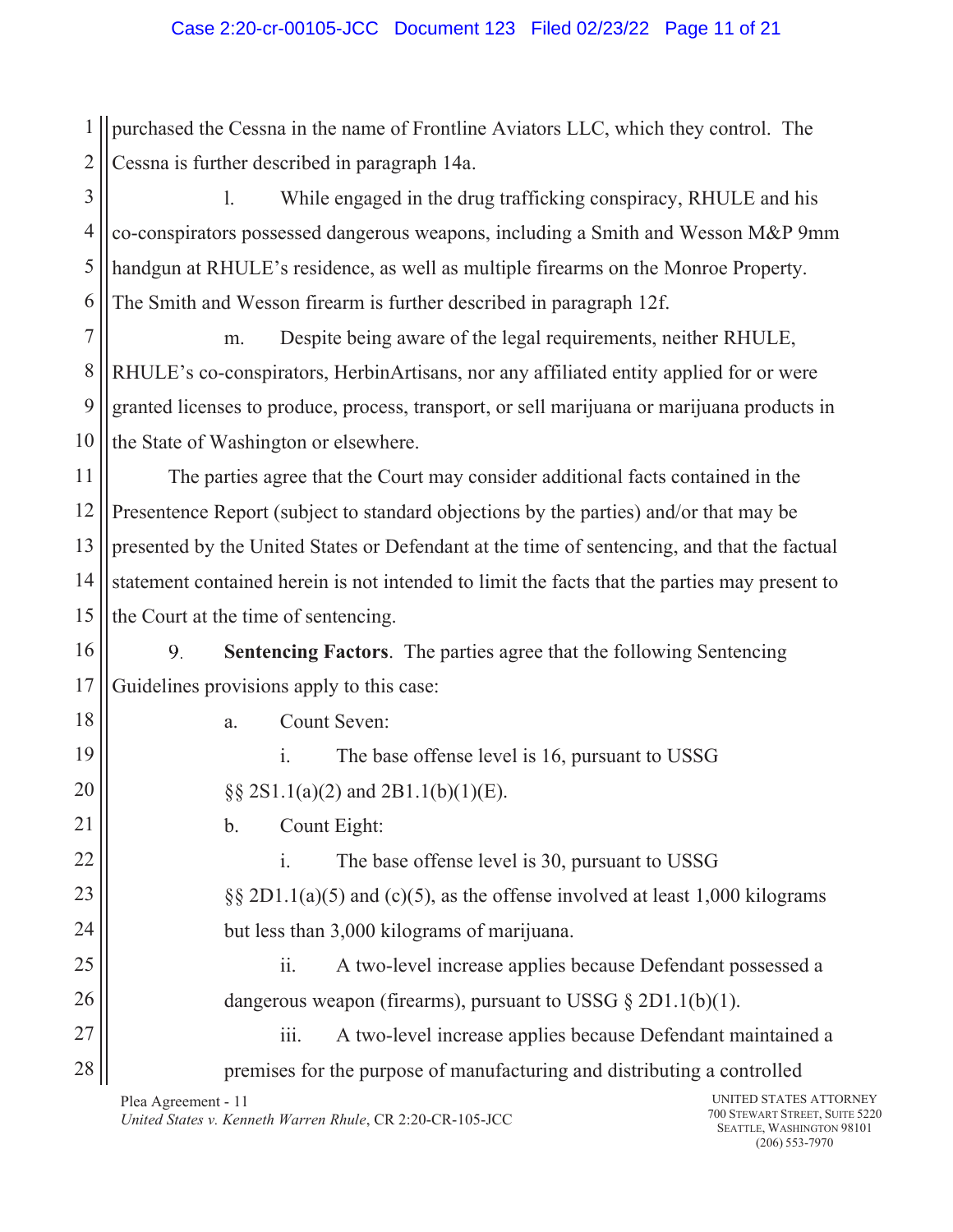substance, pursuant to USSG  $\S 2D1.1(b)(12)$ .

1

2

3

4

5

6

The parties agree they are free to present arguments regarding the applicability of all other provisions of the United States Sentencing Guidelines. Defendant understands, however, that at the time of sentencing, the Court is free to reject these stipulated adjustments, and is further free to apply additional downward or upward adjustments in determining Defendant's Sentencing Guidelines range.

7  $10<sub>1</sub>$ **Acceptance of Responsibility**. At sentencing, *if* the Court concludes 8 Defendant qualifies for a downward adjustment for acceptance of responsibility pursuant 9 to USSG § 3E1.1(a) and Defendant's offense level is 16 or greater, the United States will 10 make the motion necessary to permit the Court to decrease the total offense level by three 11 (3) levels pursuant to USSG §§ 3E1.1(a) and (b), because Defendant has assisted the 12 United States by timely notifying the United States of Defendant's intention to plead 13 guilty, thereby permitting the United States to avoid preparing for trial and permitting the 14 Court to allocate its resources efficiently.

15 11. **Restitution**. Defendant agrees that the Court can order Defendant to pay 16 restitution to the victims of Defendant's crimes and, in exchange for the agreements by 17 the United States contained in this Plea Agreement, Defendant agrees that restitution in 18 this case should not be limited to the offenses of conviction. Defendant is aware that the 19 United States will present evidence supporting an order of restitution for all losses caused 20 by all of Defendant's criminal conduct known to the United States at the time of 21 Defendant's guilty pleas, to include those losses resulting from crimes not charged or 22 admitted by Defendant in the Statement of Facts, if any. In exchange for the promises by 23 the United States contained in this Plea Agreement, Defendant agrees that Defendant will 24 be responsible for any order by the District Court requiring the payment of restitution for 25 such losses.

26 27 28 a. The full amount of restitution shall be due and payable immediately on entry of judgment and shall be paid as quickly as possible. If the Court finds that Defendant is unable to make immediate restitution in full and sets a payment schedule as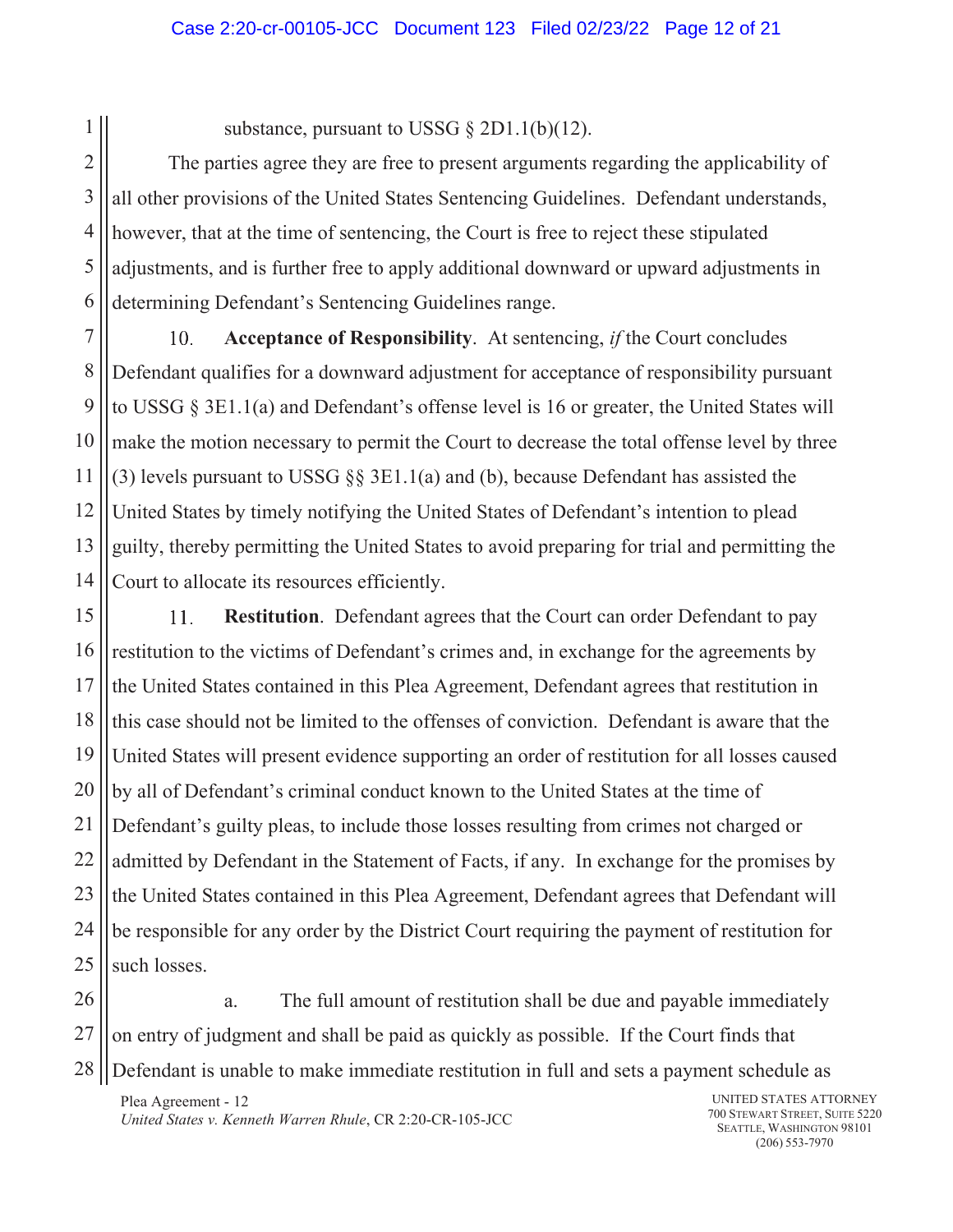1 2 3 4 5 6 contemplated in 18 U.S.C. § 3664(f), Defendant agrees that the Court's schedule represents a minimum payment obligation and does not preclude the U.S. Attorney's Office from pursuing any other means by which to satisfy Defendant's full and immediately-enforceable financial obligation, including, but not limited to, by pursuing assets that come to light only after the Court finds that Defendant is unable to make immediate restitution.

7 8 9 10 11 12 13 14 15 16 17 18 19 20 21 22 23 24 25 26 27 28 b. Defendant agrees to disclose all assets in which Defendant has any interest or over which Defendant exercises control, directly or indirectly, including those held by a spouse, nominee, or third party. Defendant agrees to cooperate fully with the United States' investigation identifying all property in which Defendant has an interest and with the United States' lawful efforts to enforce prompt payment of the financial obligations to be imposed in connection with this prosecution. Defendant's cooperation obligations are: (1) before sentencing, and no more than 30 days after executing this Plea Agreement, truthfully and completely executing a Financial Disclosure Statement provided by the United States Attorney's Office and signed under penalty of perjury regarding Defendant's and Defendant's spouse's financial circumstances and producing supporting documentation, including tax returns, as requested; (2) providing updates with any material changes in circumstances, as described in 18 U.S.C. § 3664(k), within seven days of the event giving rise to the changed circumstances; (3) authorizing the United States Attorney's Office to obtain Defendant's credit report before sentencing; (4) providing waivers, consents or releases requested by the U.S. Attorney's Office to access records to verify the financial information; (5) authorizing the U.S. Attorney's Office to inspect and copy all financial documents and information held by the U.S. Probation Office; (6) submitting to an interview regarding Defendant's Financial Statement and supporting documents before sentencing (if requested by the United States Attorney's Office), and fully and truthfully answering questions during such interview; and (7) notifying the United States Attorney's Office before transferring any interest in property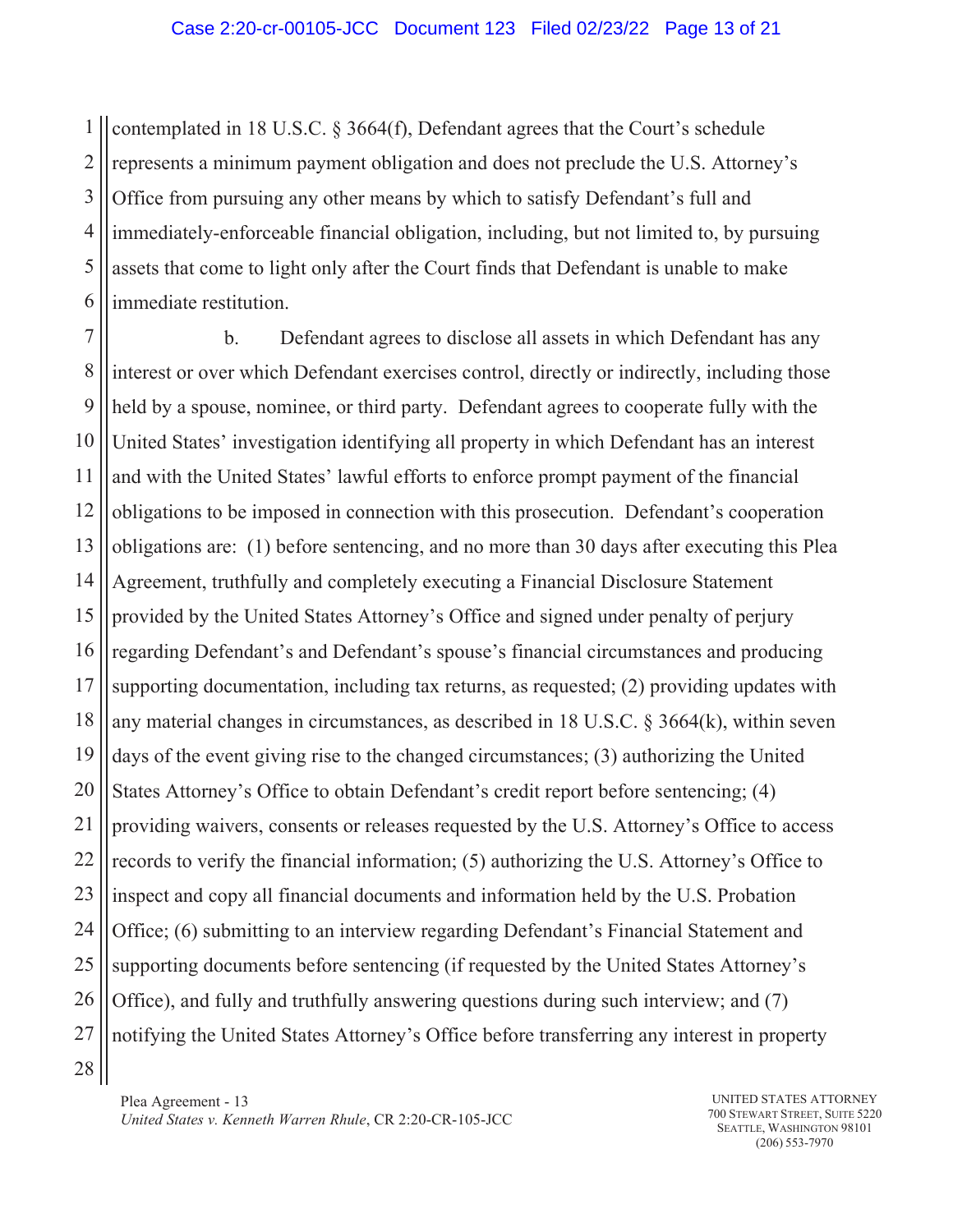1 2 owned directly or indirectly by Defendant, including any interest held or owned in any other name, including all forms of business entities and trusts.

3 4 5 6 7 c. The parties acknowledge that voluntary payment of restitution prior to the adjudication of guilt is a factor the Court considers in determining whether Defendant qualifies for acceptance of responsibility pursuant to USSG  $\S 3E1.1(a)$ . In addition, in any event, the government will consider Defendant's cooperation regarding restitution in making its sentencing recommendation.

8 12. **Forfeiture of Assets**. Defendant understands the forfeiture of property is 9 part of the sentence that must be imposed in this case. Defendant agrees to forfeit to the 10 United States immediately all of his right, title, and interest in any and all property, real 11 or personal, that was involved in the commission of *Laundering of Monetary Instruments*, as charged in Count 7 of the Indictment, and any property traceable to such property. 12 13 This property is subject to forfeiture pursuant to Title 18, United States Code, Section  $982(a)(1)$ . 14

15 16 17 18 19 20 21 22 Defendant also agrees to forfeit to the United States immediately all of his right, title, and interest in any and all property, real or personal, that was used, or intended to be used, in any manner or part, to commit or to facilitate the commission of *Conspiracy to Manufacture or Distribute Controlled Substances*, a lesser included offense of the offense charged in Count 8 of the Indictment, and any property constituting, or derived from, any proceeds Defendant obtained, directly or indirectly, as the result of this offense. This property is subject to forfeiture pursuant to Title 21, United States Code, Section 853(a), and includes, but is not limited to the property identified below in paragraphs 12a-i:

a. The following property seized on or about March 10, 2020, from KENNETH WARREN RHULE's residence in Bothell, Washington:

23

i. One 2016 dark gray Tesla Model S, VIN: 5YJSA1E22FF117465, bearing Washington State license plate BOS0948;

ii. Approximately 89 silver bars and coins; and

Plea Agreement - 14 *United States v. Kenneth Warren Rhule*, CR 2:20-CR-105-JCC

UNITED STATES ATTORNEY 700 STEWART STREET, SUITE 5220 SEATTLE, WASHINGTON 98101 (206) 553-7970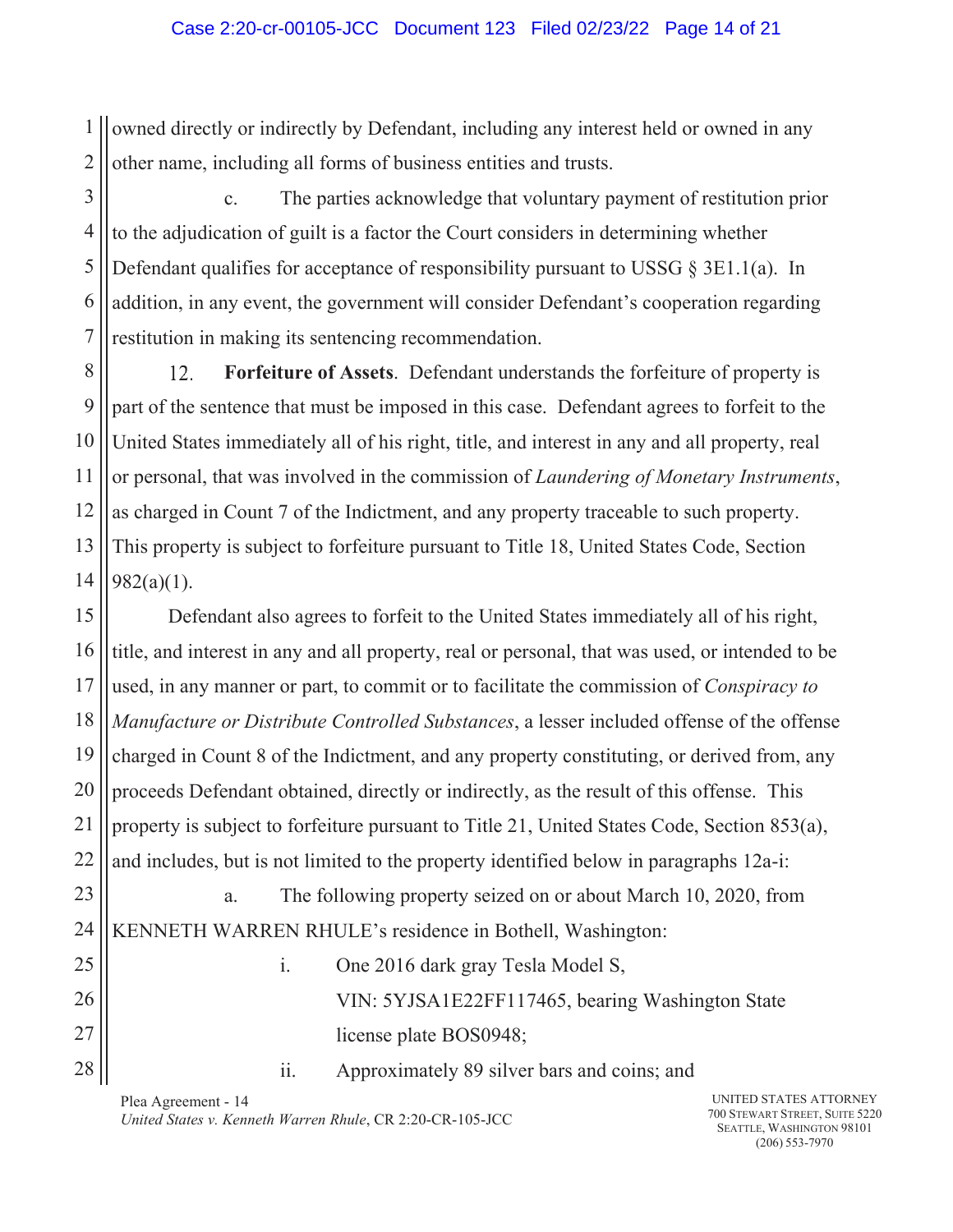## Case 2:20-cr-00105-JCC Document 123 Filed 02/23/22 Page 15 of 21

| Approximately \$42,000 in U.S. currency;<br>iii.<br>$\overline{2}$<br>Approximately \$593 in U.S. currency seized on or about March 10,<br>$\mathbf{b}$ .<br>3<br>2020, from KENNETH WARREN RHULE in or around Bothell, Washington;<br>$\overline{4}$<br>The following property seized on or about March 10, 2020, from co-<br>c.<br>5<br>defendant KENNETH JOHN RHULE's residence in Monroe, Washington:<br>6<br>Approximately 5.12094153 bitcoin; and<br>$\mathbf{i}$ .<br>7<br>Approximately 23.46324478 bitcoin;<br>$\overline{11}$ .<br>8<br>d.<br>One 2015 black GMC Sierra pick-up truck with topper and lift kit,<br>9<br>VIN: GT12ZE86FF149097, bearing Washington State license plate C30354L, seized on<br>10<br>or about March 10, 2020;<br>11<br>The following property seized on or about March 13, 2020 from the<br>e.<br>12<br>aforementioned GMC Sierra pick-up truck:<br>13<br>Approximately \$32,339 in U.S. currency;<br>$\mathbf{i}$ .<br>14<br>ii.<br>One Western Union money order in the amount of<br>15<br>approximately \$499 in U.S. funds; and<br>16<br>$\overline{111}$ .<br>Two American Express gift cards with a combined value of<br>17<br>approximately \$250.83 in U.S. funds;<br>18<br>f.<br>A Smith and Wesson M&P 9mm handgun, serial number DTV6454;<br>19<br>The real property commonly known as 29428 181st Street SE,<br>g.<br>20<br>Monroe, Washington 98272, Snohomish County, Parcel No. 27081800202100, and all of<br>its buildings, improvements, appurtenances, fixtures, attachments and easements, more<br>particularly described as:<br>23<br>LOT 12, AS SHOWN ON SURVEY RECORDED IN VOLUME 14 OF<br>SURVEYS, PAGE 107, UNDER SNOHOMISH COUNTY RECORDING<br>NO. 8107085004, RECORDS OF SNOHOMISH COUNTY,<br>25<br>WASHINGTON, BEING LOCATED IN SECTION 18, TOWNSHIP. 27<br>NORTH, RANGE 8 EAST, W.M, IN SNOHOMISH COUNTY,<br>26<br>WASHINGTON;<br>27<br>28 |    |  |  |  |  |  |
|---------------------------------------------------------------------------------------------------------------------------------------------------------------------------------------------------------------------------------------------------------------------------------------------------------------------------------------------------------------------------------------------------------------------------------------------------------------------------------------------------------------------------------------------------------------------------------------------------------------------------------------------------------------------------------------------------------------------------------------------------------------------------------------------------------------------------------------------------------------------------------------------------------------------------------------------------------------------------------------------------------------------------------------------------------------------------------------------------------------------------------------------------------------------------------------------------------------------------------------------------------------------------------------------------------------------------------------------------------------------------------------------------------------------------------------------------------------------------------------------------------------------------------------------------------------------------------------------------------------------------------------------------------------------------------------------------------------------------------------------------------------------------------------------------------------------------------------------------------------------------------------------------------------|----|--|--|--|--|--|
|                                                                                                                                                                                                                                                                                                                                                                                                                                                                                                                                                                                                                                                                                                                                                                                                                                                                                                                                                                                                                                                                                                                                                                                                                                                                                                                                                                                                                                                                                                                                                                                                                                                                                                                                                                                                                                                                                                               |    |  |  |  |  |  |
|                                                                                                                                                                                                                                                                                                                                                                                                                                                                                                                                                                                                                                                                                                                                                                                                                                                                                                                                                                                                                                                                                                                                                                                                                                                                                                                                                                                                                                                                                                                                                                                                                                                                                                                                                                                                                                                                                                               |    |  |  |  |  |  |
|                                                                                                                                                                                                                                                                                                                                                                                                                                                                                                                                                                                                                                                                                                                                                                                                                                                                                                                                                                                                                                                                                                                                                                                                                                                                                                                                                                                                                                                                                                                                                                                                                                                                                                                                                                                                                                                                                                               |    |  |  |  |  |  |
|                                                                                                                                                                                                                                                                                                                                                                                                                                                                                                                                                                                                                                                                                                                                                                                                                                                                                                                                                                                                                                                                                                                                                                                                                                                                                                                                                                                                                                                                                                                                                                                                                                                                                                                                                                                                                                                                                                               |    |  |  |  |  |  |
|                                                                                                                                                                                                                                                                                                                                                                                                                                                                                                                                                                                                                                                                                                                                                                                                                                                                                                                                                                                                                                                                                                                                                                                                                                                                                                                                                                                                                                                                                                                                                                                                                                                                                                                                                                                                                                                                                                               |    |  |  |  |  |  |
|                                                                                                                                                                                                                                                                                                                                                                                                                                                                                                                                                                                                                                                                                                                                                                                                                                                                                                                                                                                                                                                                                                                                                                                                                                                                                                                                                                                                                                                                                                                                                                                                                                                                                                                                                                                                                                                                                                               |    |  |  |  |  |  |
|                                                                                                                                                                                                                                                                                                                                                                                                                                                                                                                                                                                                                                                                                                                                                                                                                                                                                                                                                                                                                                                                                                                                                                                                                                                                                                                                                                                                                                                                                                                                                                                                                                                                                                                                                                                                                                                                                                               |    |  |  |  |  |  |
|                                                                                                                                                                                                                                                                                                                                                                                                                                                                                                                                                                                                                                                                                                                                                                                                                                                                                                                                                                                                                                                                                                                                                                                                                                                                                                                                                                                                                                                                                                                                                                                                                                                                                                                                                                                                                                                                                                               |    |  |  |  |  |  |
|                                                                                                                                                                                                                                                                                                                                                                                                                                                                                                                                                                                                                                                                                                                                                                                                                                                                                                                                                                                                                                                                                                                                                                                                                                                                                                                                                                                                                                                                                                                                                                                                                                                                                                                                                                                                                                                                                                               |    |  |  |  |  |  |
|                                                                                                                                                                                                                                                                                                                                                                                                                                                                                                                                                                                                                                                                                                                                                                                                                                                                                                                                                                                                                                                                                                                                                                                                                                                                                                                                                                                                                                                                                                                                                                                                                                                                                                                                                                                                                                                                                                               |    |  |  |  |  |  |
|                                                                                                                                                                                                                                                                                                                                                                                                                                                                                                                                                                                                                                                                                                                                                                                                                                                                                                                                                                                                                                                                                                                                                                                                                                                                                                                                                                                                                                                                                                                                                                                                                                                                                                                                                                                                                                                                                                               |    |  |  |  |  |  |
|                                                                                                                                                                                                                                                                                                                                                                                                                                                                                                                                                                                                                                                                                                                                                                                                                                                                                                                                                                                                                                                                                                                                                                                                                                                                                                                                                                                                                                                                                                                                                                                                                                                                                                                                                                                                                                                                                                               |    |  |  |  |  |  |
|                                                                                                                                                                                                                                                                                                                                                                                                                                                                                                                                                                                                                                                                                                                                                                                                                                                                                                                                                                                                                                                                                                                                                                                                                                                                                                                                                                                                                                                                                                                                                                                                                                                                                                                                                                                                                                                                                                               |    |  |  |  |  |  |
|                                                                                                                                                                                                                                                                                                                                                                                                                                                                                                                                                                                                                                                                                                                                                                                                                                                                                                                                                                                                                                                                                                                                                                                                                                                                                                                                                                                                                                                                                                                                                                                                                                                                                                                                                                                                                                                                                                               |    |  |  |  |  |  |
|                                                                                                                                                                                                                                                                                                                                                                                                                                                                                                                                                                                                                                                                                                                                                                                                                                                                                                                                                                                                                                                                                                                                                                                                                                                                                                                                                                                                                                                                                                                                                                                                                                                                                                                                                                                                                                                                                                               |    |  |  |  |  |  |
|                                                                                                                                                                                                                                                                                                                                                                                                                                                                                                                                                                                                                                                                                                                                                                                                                                                                                                                                                                                                                                                                                                                                                                                                                                                                                                                                                                                                                                                                                                                                                                                                                                                                                                                                                                                                                                                                                                               |    |  |  |  |  |  |
|                                                                                                                                                                                                                                                                                                                                                                                                                                                                                                                                                                                                                                                                                                                                                                                                                                                                                                                                                                                                                                                                                                                                                                                                                                                                                                                                                                                                                                                                                                                                                                                                                                                                                                                                                                                                                                                                                                               |    |  |  |  |  |  |
|                                                                                                                                                                                                                                                                                                                                                                                                                                                                                                                                                                                                                                                                                                                                                                                                                                                                                                                                                                                                                                                                                                                                                                                                                                                                                                                                                                                                                                                                                                                                                                                                                                                                                                                                                                                                                                                                                                               |    |  |  |  |  |  |
|                                                                                                                                                                                                                                                                                                                                                                                                                                                                                                                                                                                                                                                                                                                                                                                                                                                                                                                                                                                                                                                                                                                                                                                                                                                                                                                                                                                                                                                                                                                                                                                                                                                                                                                                                                                                                                                                                                               |    |  |  |  |  |  |
|                                                                                                                                                                                                                                                                                                                                                                                                                                                                                                                                                                                                                                                                                                                                                                                                                                                                                                                                                                                                                                                                                                                                                                                                                                                                                                                                                                                                                                                                                                                                                                                                                                                                                                                                                                                                                                                                                                               |    |  |  |  |  |  |
|                                                                                                                                                                                                                                                                                                                                                                                                                                                                                                                                                                                                                                                                                                                                                                                                                                                                                                                                                                                                                                                                                                                                                                                                                                                                                                                                                                                                                                                                                                                                                                                                                                                                                                                                                                                                                                                                                                               | 21 |  |  |  |  |  |
|                                                                                                                                                                                                                                                                                                                                                                                                                                                                                                                                                                                                                                                                                                                                                                                                                                                                                                                                                                                                                                                                                                                                                                                                                                                                                                                                                                                                                                                                                                                                                                                                                                                                                                                                                                                                                                                                                                               | 22 |  |  |  |  |  |
|                                                                                                                                                                                                                                                                                                                                                                                                                                                                                                                                                                                                                                                                                                                                                                                                                                                                                                                                                                                                                                                                                                                                                                                                                                                                                                                                                                                                                                                                                                                                                                                                                                                                                                                                                                                                                                                                                                               |    |  |  |  |  |  |
|                                                                                                                                                                                                                                                                                                                                                                                                                                                                                                                                                                                                                                                                                                                                                                                                                                                                                                                                                                                                                                                                                                                                                                                                                                                                                                                                                                                                                                                                                                                                                                                                                                                                                                                                                                                                                                                                                                               | 24 |  |  |  |  |  |
|                                                                                                                                                                                                                                                                                                                                                                                                                                                                                                                                                                                                                                                                                                                                                                                                                                                                                                                                                                                                                                                                                                                                                                                                                                                                                                                                                                                                                                                                                                                                                                                                                                                                                                                                                                                                                                                                                                               |    |  |  |  |  |  |
|                                                                                                                                                                                                                                                                                                                                                                                                                                                                                                                                                                                                                                                                                                                                                                                                                                                                                                                                                                                                                                                                                                                                                                                                                                                                                                                                                                                                                                                                                                                                                                                                                                                                                                                                                                                                                                                                                                               |    |  |  |  |  |  |
|                                                                                                                                                                                                                                                                                                                                                                                                                                                                                                                                                                                                                                                                                                                                                                                                                                                                                                                                                                                                                                                                                                                                                                                                                                                                                                                                                                                                                                                                                                                                                                                                                                                                                                                                                                                                                                                                                                               |    |  |  |  |  |  |
|                                                                                                                                                                                                                                                                                                                                                                                                                                                                                                                                                                                                                                                                                                                                                                                                                                                                                                                                                                                                                                                                                                                                                                                                                                                                                                                                                                                                                                                                                                                                                                                                                                                                                                                                                                                                                                                                                                               |    |  |  |  |  |  |

Plea Agreement - 15 *United States v. Kenneth Warren Rhule*, CR 2:20-CR-105-JCC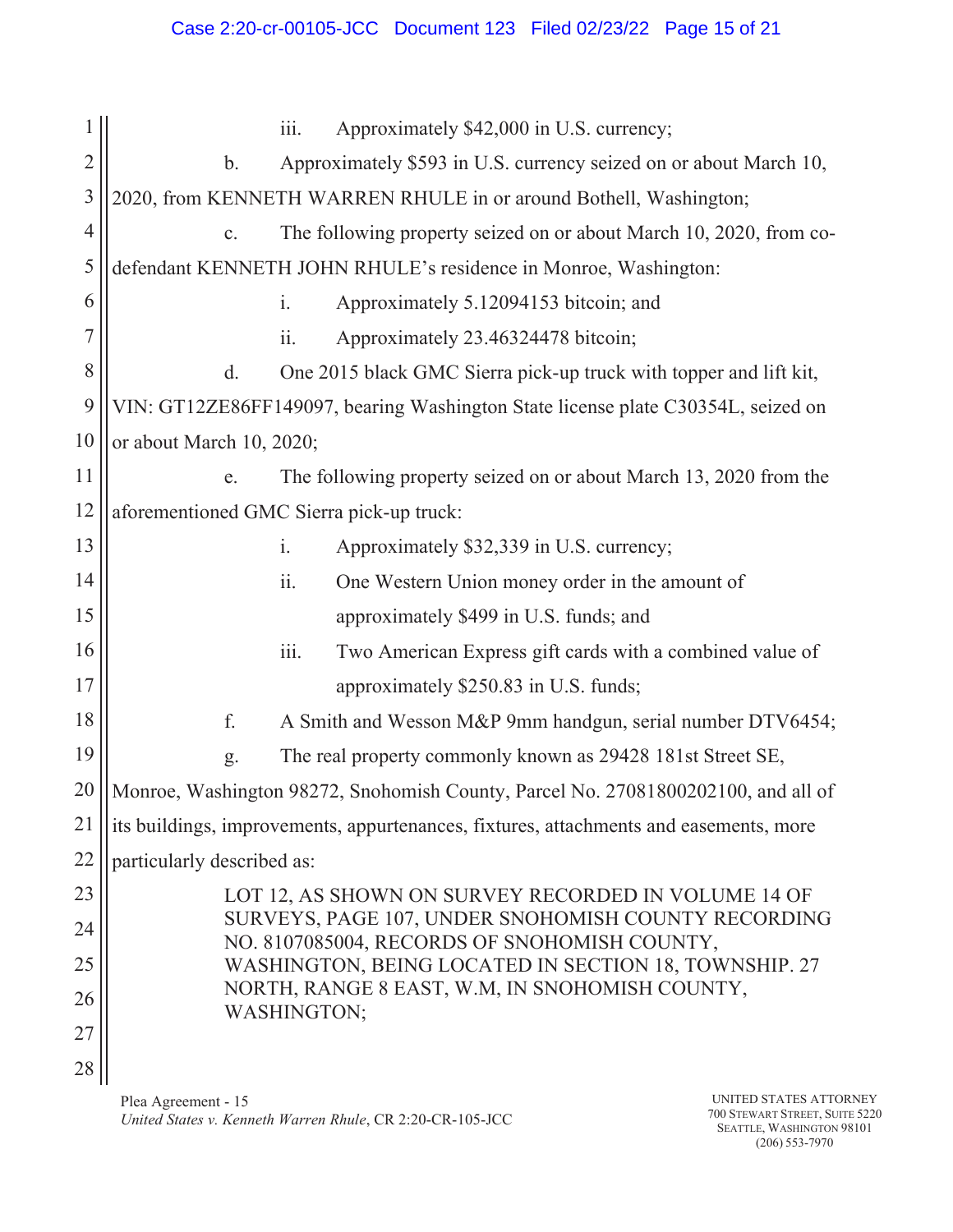1 2 3 4 5 6 7 8 9 10 11 12 13 14 15 16 17 18 19 20 21  $22$ 23 24 25 26 27 h. The real property located at 29424 181st Street SE, Monroe, Washington 98272, Snohomish County, Parcel No. 27081800200200, and all of its buildings, improvements, appurtenances, fixtures, attachments and easements, more particularly described as: LOT 11, AS SHOWN ON SURVEY RECORDED IN VOLUME 14 OF SURVEYS, PAGE 107, UNDER SNOHOMISH COUNTY RECORDING NO. 8107085004, RECORDS OF SNOHOMISH COUNTY, WASHINGTON, BEING LOCATED IN SECTION 18, TOWNSHIP. 27 NORTH, RANGE 8 EAST, W.M, IN SNOHOMISH COUNTY, WASHINGTON; and i. The following property, seized on or about March 10, 2020, from co-defendant KENNETH JOHN RHULE's residence in Monroe, Washington: i. Approximately \$2,500 in U.S. currency; and ii. Approximately \$430 in U.S. currency. Defendant agrees to fully assist the United States in the forfeiture of the abovedescribed property and to take whatever steps are necessary to pass clear title to the United States, including but not limited to: surrendering title and executing any documents necessary to effect forfeiture; assisting in bringing any property located outside the United States within the jurisdiction of the United States; and taking whatever steps are necessary to ensure that property subject to forfeiture is not sold, disbursed, wasted, hidden, or otherwise made unavailable for forfeiture. Defendant agrees not to file a claim to any such property in any federal forfeiture proceeding, administrative or judicial, which may be or has been initiated. Defendant also agrees he will not assist any party who may file a claim to this property in any federal forfeiture proceeding. The United States reserves its right to proceed against any remaining property not identified in this Plea Agreement, including any property in which Defendant has any interest or control, if said assets were involved in, or traceable to, *Laundering of Monetary Instruments*, as charged in Count 7 of the Indictment, or constitute or are derived from proceeds of, or were used or intended to be used to facilitate, the

28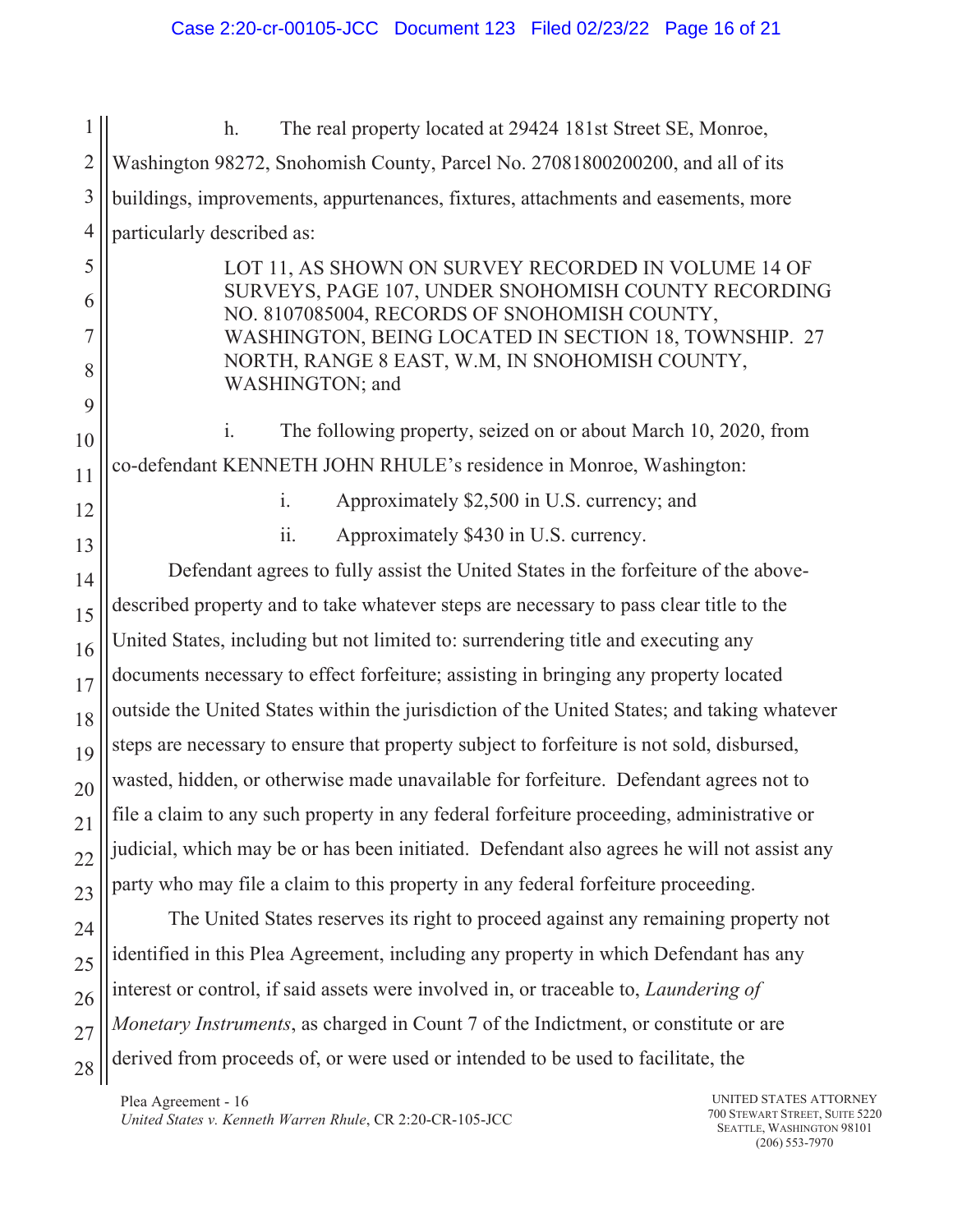1 2 *Conspiracy to Manufacture or Distribute Controlled Substances*, a lesser included offense of that charged in Count 8 of the Indictment.

3 13. **Abandonment of Firearms and Contraband**. Defendant also agrees that, 4 if any federal law enforcement agency seized any firearms, firearm accessories, 5 ammunition or illegal contraband that was in Defendant's direct or indirect control, 6 Defendant consents to the federal administrative disposition, official use, and/or 7 destruction of that property.

14. **Abandonment of Aircraft**. In addition, pursuant to this Plea Agreement, Defendant abandons all right, title, and interest in the airplane described below:

10 11 12 a. One Cessna P210N, with registration number N21LT and serial number P21000216, and associated flight and maintenance logbooks and documents, seized on or about May 4, 2020, in or about Snohomish, Washington.

13 14 15 16 17 18 19 20 21 22 23 Defendant waives, releases, and withdraws any claim—past, present, or future he has made or could make to this aircraft; waives any right to receive notice or hearing with respect to any action the United States may take, in its sole discretion, to carry out the abandonment, disposition, donation, and/or destruction of the aircraft; waives any and all claims or challenges related to the seizure, abandonment, disposition, donation, and/or destruction of the aircraft, regardless of their basis (*e.g.*, statutory, common law, constitutional, etc.), including but not limited to any claim for attorney fees or litigation costs; and, agrees to release and hold harmless the United States, its agents and employees (and any involved state or local law enforcement agencies and their agents, servants and employees), in their individual or official capacities, from any and all claims arising from the seizure, abandonment, disposition, donation, and/or destruction of the aircraft.

28

8

9

**Non-Prosecution of Additional Offenses**. As part of this Plea Agreement,  $15.$ the United States Attorney's Office for the Western District of Washington agrees not to prosecute Defendant for any additional offenses known to it as of the time of this Plea Agreement based upon evidence in its possession at this time, and that arise out of the

Plea Agreement - 17 *United States v. Kenneth Warren Rhule*, CR 2:20-CR-105-JCC

UNITED STATES ATTORNEY 700 STEWART STREET, SUITE 5220 SEATTLE, WASHINGTON 98101 (206) 553-7970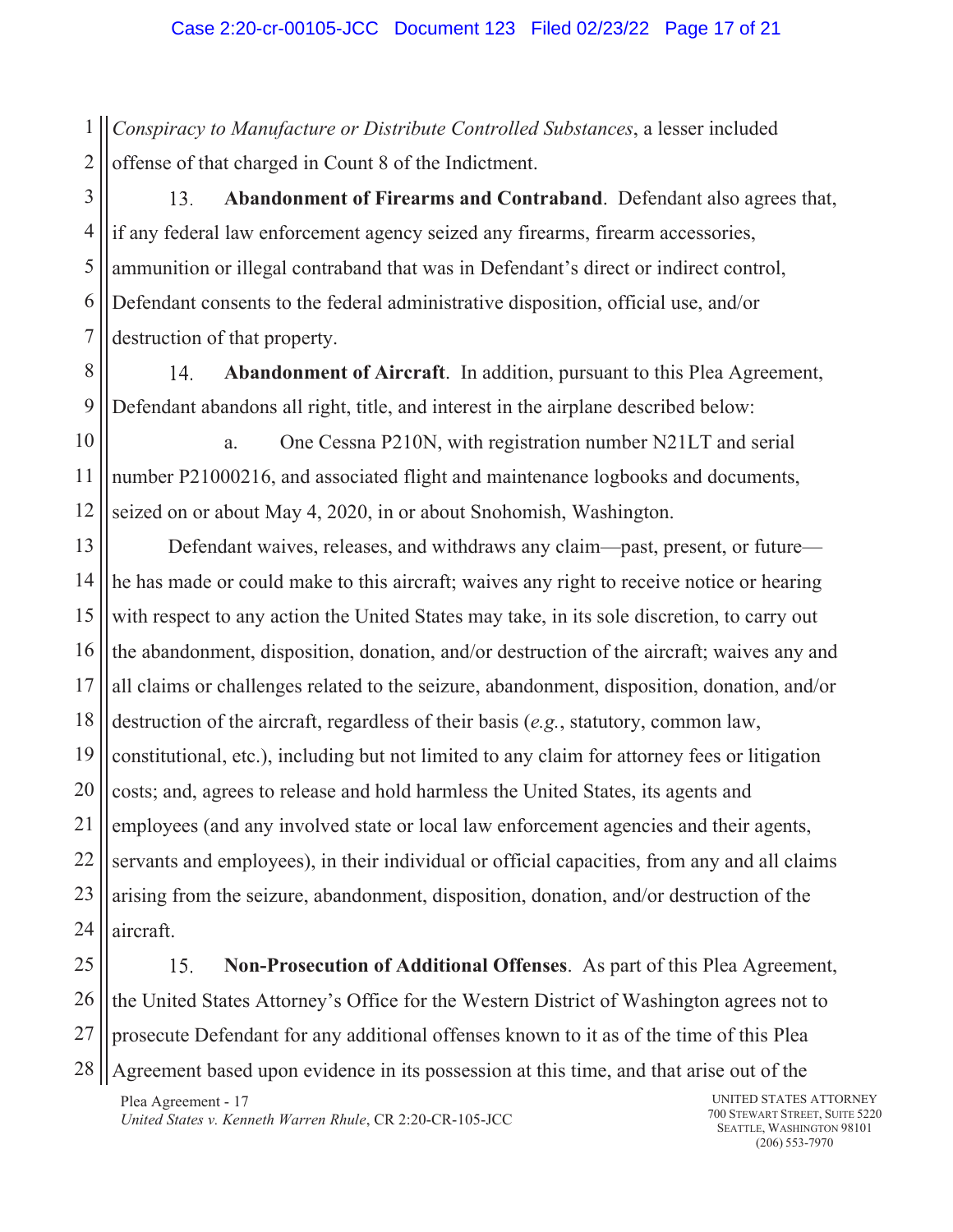1 2 3 4 conduct giving rise to this investigation, and moves to dismiss the remaining counts in the Indictment at the time of sentencing. In this regard, Defendant recognizes the United States has agreed not to prosecute all of the criminal charges the evidence establishes were committed by Defendant solely because of the promises made by Defendant in this Plea Agreement. Defendant agrees, however, that for purposes of preparing the Presentence Report, the United States Attorney's Office will provide the United States Probation Office with evidence of all conduct committed by Defendant.

Defendant agrees that any charges to be dismissed before or at the time of sentencing were substantially justified in light of the evidence available to the United States, were not vexatious, frivolous or taken in bad faith, and do not provide Defendant with a basis for any future claims under the "Hyde Amendment," Pub. L. No. 105-119 (1997).

16. **Breach, Waiver, and Post-Plea Conduct**. Defendant agrees that, if Defendant breaches this Plea Agreement, the United States may withdraw from this Plea Agreement and Defendant may be prosecuted for all offenses for which the United States has evidence. Defendant agrees not to oppose any steps taken by the United States to nullify this Plea Agreement, including the filing of a motion to withdraw from the Plea Agreement. Defendant also agrees that, if Defendant is in breach of this Plea Agreement, Defendant has waived any objection to the re-institution of any charges that previously were dismissed or any additional charges that had not been prosecuted.

Defendant further understands that if, after the date of this Plea Agreement, Defendant should engage in illegal conduct, or conduct that violates any conditions of release or the conditions of confinement (examples of which include, but are not limited to, obstruction of justice, failure to appear for a court proceeding, criminal conduct while pending sentencing, and false statements to law enforcement agents, the Pretrial Services Officer, Probation Officer, or Court), the United States is free under this Plea Agreement to file additional charges against Defendant or to seek a sentence that takes such conduct into consideration by requesting the Court to apply additional adjustments or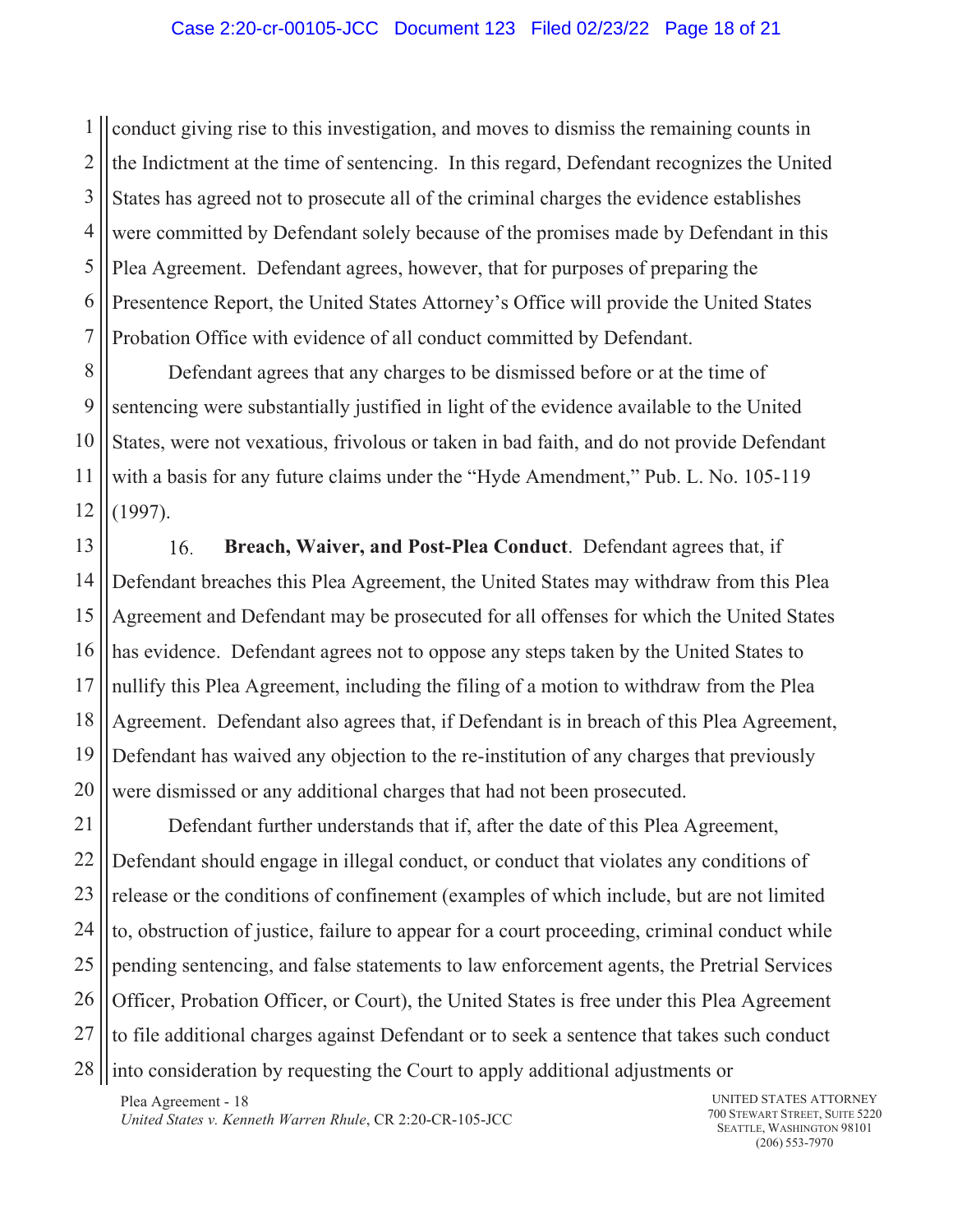1 2 3 enhancements in its Sentencing Guidelines calculations in order to increase the applicable advisory Guidelines range, and/or by seeking an upward departure or variance from the calculated advisory Guidelines range. Under these circumstances, the United States is free to seek such adjustments, enhancements, departures, and/or variances even if otherwise precluded by the terms of the Plea Agreement.

 $17.$ **Waiver of Appellate Rights and Rights to Collateral Attacks**. Defendant acknowledges that, by entering the guilty pleas required by this Plea Agreement, Defendant waives all rights to appeal from Defendant's conviction, and any pretrial rulings of the Court, and any rulings of the Court made prior to entry of the judgment of conviction. Defendant further agrees that, provided the Court imposes a custodial sentence that is within or below the Sentencing Guidelines range (or the statutory mandatory minimum, if greater than the Guidelines range) as determined by the Court at the time of sentencing, Defendant waives to the full extent of the law:

a. Any right conferred by Title 18, United States Code, Section 3742, to challenge, on direct appeal, the sentence imposed by the Court, including any fine, restitution order, probation or supervised release conditions, or forfeiture order (if applicable); and

b. Any right to bring a collateral attack against the conviction and sentence, including any restitution order imposed, except as it may relate to the effectiveness of legal representation.

This waiver does not preclude Defendant from bringing an appropriate motion pursuant to 28 U.S.C. § 2241, to address the conditions of Defendant's confinement or the decisions of the Bureau of Prisons regarding the execution of Defendant's sentence.

If Defendant breaches this Plea Agreement at any time by appealing or collaterally attacking (except as to effectiveness of legal representation) the conviction or sentence in any way, the United States may prosecute Defendant for any counts, including those with mandatory minimum sentences, that were dismissed or not charged pursuant to this Plea Agreement.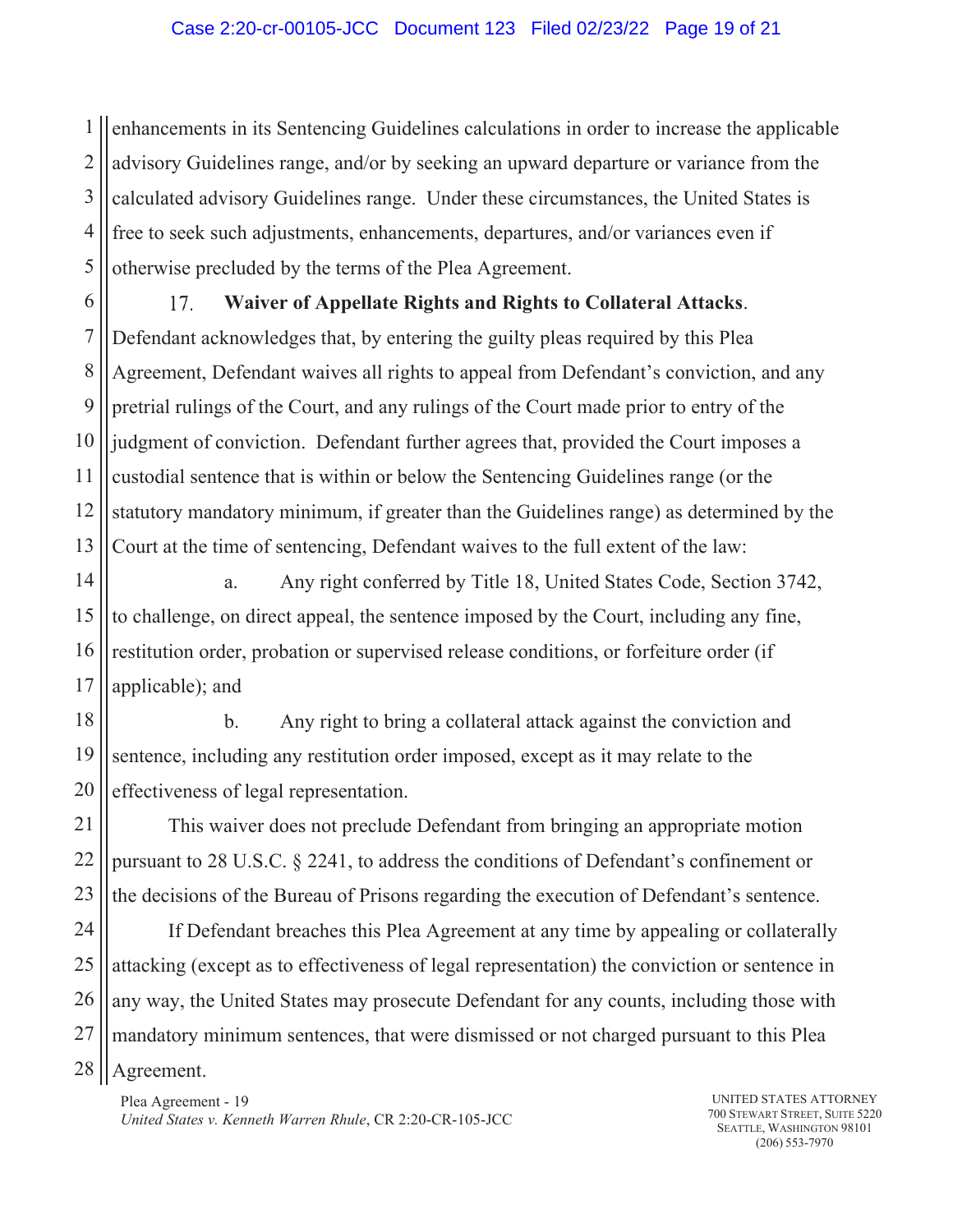1 18. **Voluntariness of Plea**. Defendant agrees that Defendant has entered into 2 this Plea Agreement freely and voluntarily, and that no threats or promises were made to induce Defendant to enter a plea of guilty other than the promises contained in this Plea Agreement or set forth on the record at the change of plea hearing in this matter.

19. **Statute of Limitations**. In the event this Plea Agreement is not accepted by the Court for any reason, or Defendant breaches any of the terms of this Plea Agreement, the statute of limitations shall be deemed to have been tolled from the date of the Plea Agreement to: (1) thirty (30) days following the date of non-acceptance of the Plea Agreement by the Court; or (2) thirty (30) days following the date on which a breach of the Plea Agreement by Defendant is discovered by the United States Attorney's Office.

20. **Completeness of Plea Agreement**. The United States and Defendant acknowledge that these terms constitute the entire Plea Agreement between the parties, except as may be set forth on the record at the change of plea hearing in this matter. This Plea Agreement binds only the United States Attorney's Office for the Western District of Washington. It does not bind any other United States Attorney's Office or any other office or agency of the United States, or any state or local prosecutor.

 $21.$ **Interdependence of Plea Agreements**. Defendant acknowledges that the United States has conditioned its willingness to enter into this Plea Agreement on the Court's acceptance of the guilty plea and Plea Agreement by co-defendant Kenneth John Rhule in this same case. As a result, if either Defendant or co-defendant Kenneth John Rhule fails to enter into, and plead guilty pursuant to the terms of, the respective Plea Agreements, or if either Defendant or co-defendant Kenneth John Rhule later seeks to withdraw the resulting guilty pleas, the United States may, at its election, withdraw from either or both Plea Agreements. If the United States chooses to withdraw from this Plea Agreement under these circumstances, Defendant understands that the United States will **//**